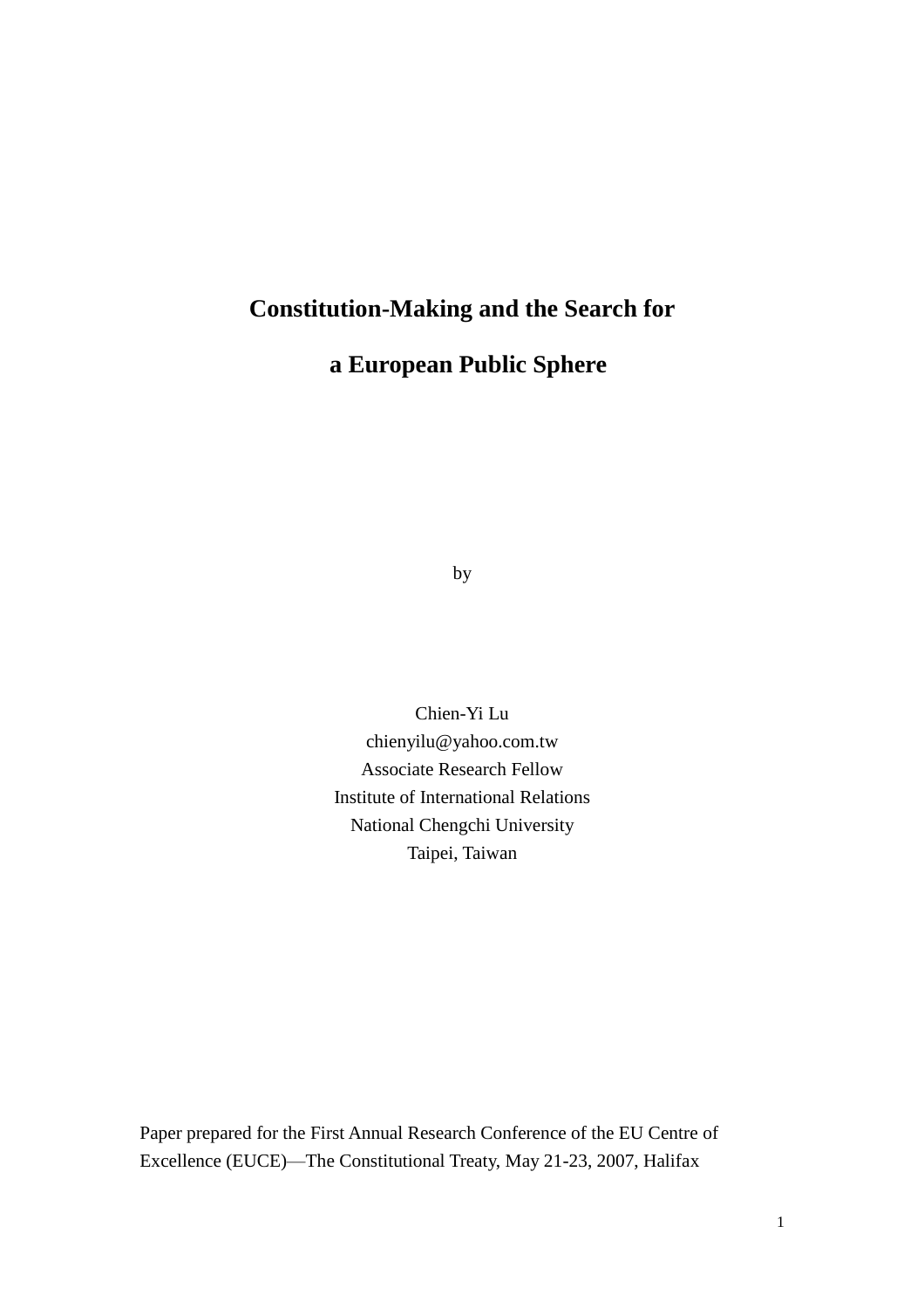### **Abstract**

*How can we reconcile the transparent and inclusive Constitution-making process with the rejection of the Constitutional Treaty? I argue that even though the communicative channels were opened to encourage participation, they were not utilized because of the absence a European public sphere (EPS). Stressing that the concept of public sphere only became relevant owing to the functions it performs to make democracy possible, I demonstrate that an EPS never emerged to allow the Europe-wide public use of reason. The findings of this article, namely that the absence of the EPS deprived citizens of the right to meaningfully participate in the Constitution-making process, have far-reaching implications for the future of the Union. The ratification of the Treaty will not be the last challenge of its kind. Unless the importance of the EPS is taken seriously, the perpetuating elite-citizen gap will result in the same mistake to be repeated time and again.*

#### **Introduction**

In spite of opinion polls indicating the likely rejection of the Constitutional Treaty (CT) by the French and Dutch voters, the panic and disbelief among the European political elites following the referendum revealed that the elites were utterly unprepared for the negative results. 'What's wrong with them (meaning the 'no' voters)?'seemed to be the common question beleaguering their thoughts (Blair 2006). What *was* wrong, for the elites, was that the voters failed to understand the CT. Had they understood it, the results would have been different.<sup>1</sup> The political elites were not the only ones stunned by the results. The press described the French referendumas'a masterpiece of masochism'(*Liberation*) that 'turned everything upside down'(*Le Figaro*). *De Telegraaf* noted that even though the Dutch 'nee'was much expected, particularly following the French 'non,''nobody foresaw the vote against to be so massive.'Even veteran scholars of European integration were betting, at the eve of the referendum, on a '*petit oui*'(Ross 2005).

There were, however, good reasons to believe that voters would approve the Constitutional Treaty. Among other things, narrowing the elite-citizen gap, fighting the problem of popular disengagement, and enhancing the democratic legitimacy of the European Union (EU) were what instigated the decision to create a Constitution in the first place. The fact that the Convention was unprecedented in its openness and inclusivity also enhanced the expectation that the European citizens, seeing the drafting of the Constitution unfolding in front of them and with the opportunity to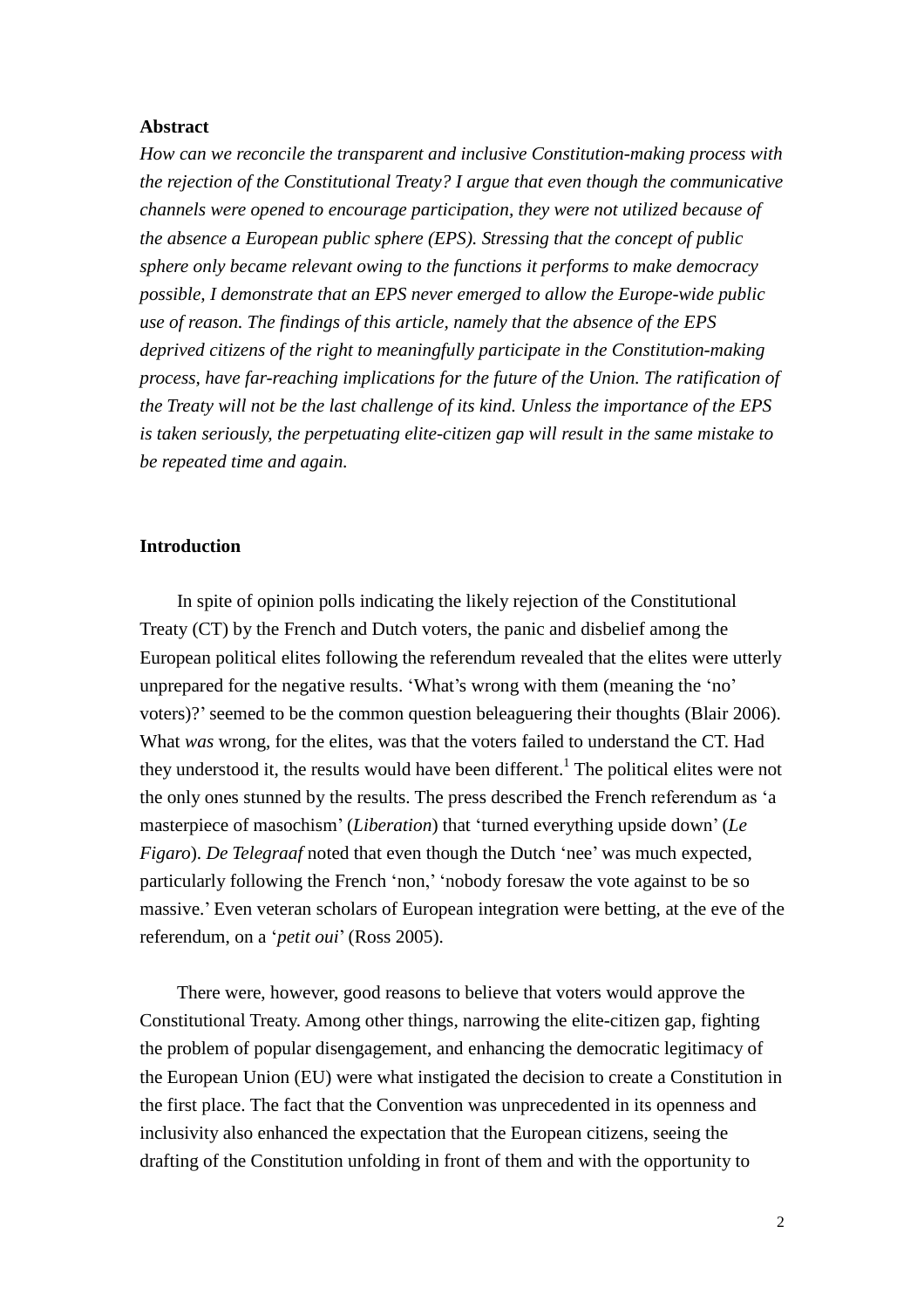participate, would find the Constitution at least acceptable.

How can we reconcile the discrepancy between the transparent and inclusive Constitution-making process on the one hand and the rejection of the CT by the voters on the other? I argue that even though the communicative channels were opened to encourage the participation of citizens, they were hardly utilized because a European public sphere (EPS) was not present to sustain effective information flow and meaningful debate among citizens and between elites and citizens.

#### **Contradiction: Transparency, Inclusivity, and Rejection**

The origin of the Convention depicts the degree to which the European elites had been troubled by the problem of democratic deficit. In his Humboldt University speech in May 2000, Joschka Fischer expressed his concerns that the process of European integration had been viewed as an undemocratic project, run by a faceless, soulless Eurocracy in Brussels. To tackle the problem, Fischer proposed the launching of a debate on the constitution of the EU. The speech was widely reported and commented upon by newspapers in the Member States and spurred a series of responses from European political leaders. While views expressed ranged from federalism to intergovernmentalism, all agreed that making the people's voice heard was the top priority. As a result, the 'Declaration on the Future of the Union'attached to the Treaty of Nice formally called for 'a deeper and wider debate about the future of the European Union,'with participation from all interested parties. At Laeken in December 2001, the leaders agreed on the Convention method as the way to produce the final product of the debate.

Given that the common concern of getting closer to the citizens brought the Constitutional Convention into being, it was unsurprising that in designing the drafting procedure the elites endeavored to make all communicative channels open to the public. In order to ensure broad participation and transparency, an online Forum was created. To reach non-internet-users, the Convention organizers wrote to the editors of all the major newspapers to encourage the media to launch debates of their own on the future of Europe (CONV 14/02:6). Lest the exercise of listening to the citizens became mere rhetoric, the Convention devoted four months —the 'listening phase'—to identifying people's expectations and needs from the EU. In the course of the Convention, with the exception of activities within the Presidium, all the discussions, records, documents, and written contributions exchanged among the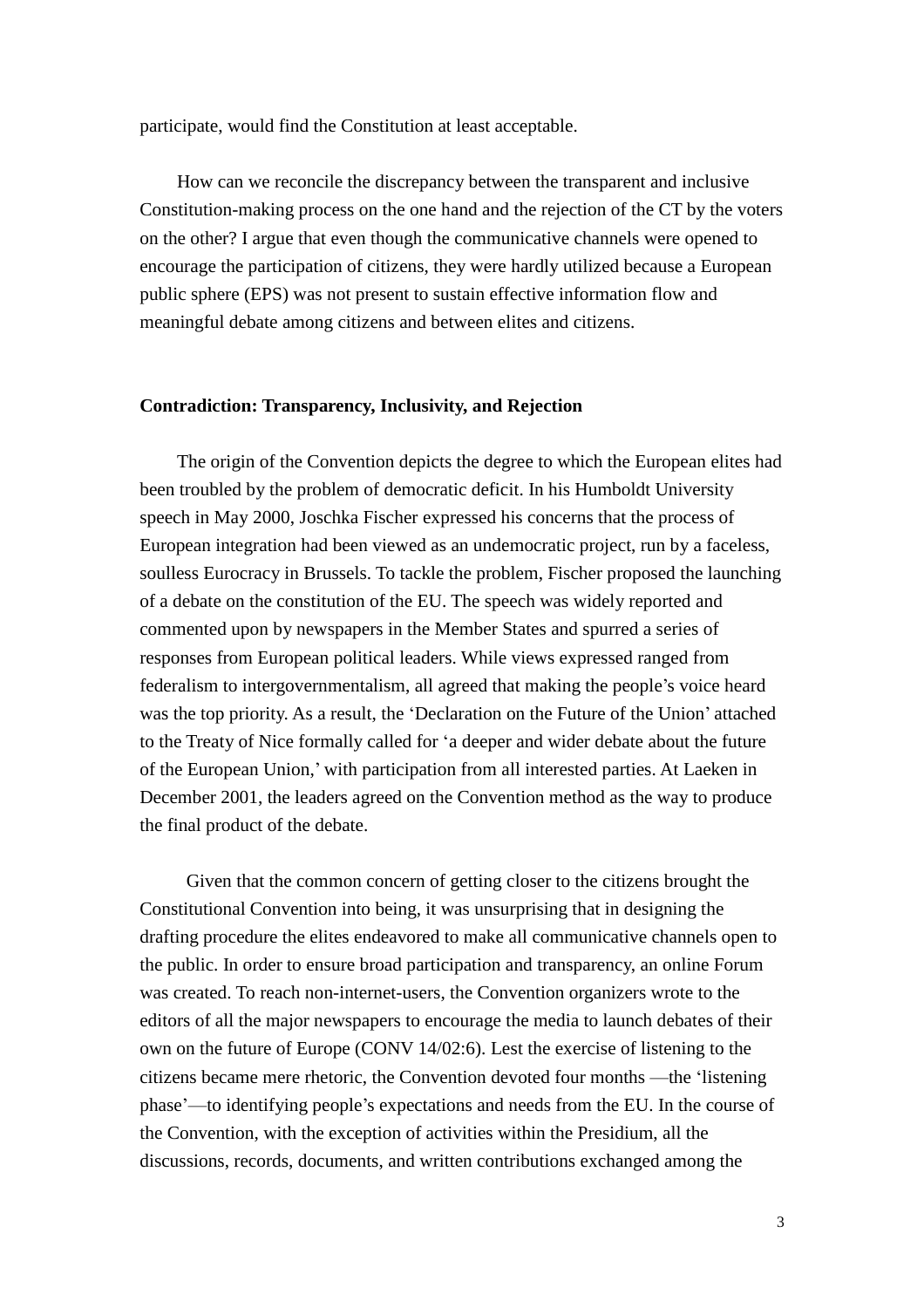Convention members were made available on the Convention website. In addition, a list of all Convention members with their contact details was available on the website for public use. Citizens could also attend the plenary sessions by contacting the visitors service of the European Parliament (CONV 9/02). A Conventionnel noted that, 'up until now, there had been no such public debate with such readily available public information about the major reform in the EU.'<sup>2</sup>

As a deliberative body, voting was ruled out as a way to determine the consensus among the Conventionnels. Hence, while intergovernmental negotiation was unsurprisingly still a persisting element in the process, remarkably, the Convention saw representatives of Member States and EU institutions, ranging from federalists to euro-skeptics, leftists to conservatives, 'deliberated on all issues related to the EU, examined all possible reforms, expressed in public the largest spectrum of arguments ever made about the EU' in the course of the Convention (Magnette 2003:2). Owing to its composition, transparency, and deliberative style, many came to believe that the Convention had 'proved its worth'and achieved more than an IGC would ever have (Closa 2004:204; Eriksen and Fossum 2004; Maurer 2003; Magnette 2004; Interview with Conventionnels 2004). Those who criticized the EU because it had been built behind closed doors had, as a result of the Convention, 'lost their argument' (Magnette 2003:2).

In making sense of the no vote in the aftermath of the referenda, public discourse and opinion polls pointed to factors such as unemployment, fear of globalization and Eastern enlargement. These factors cannot, however, answer why citizens *still* voted 'no'when all communicative channels were made open to make them the co-author of the document. Given the impressive efforts to engage the citizens, concerns over unemployment, globalization, and Eastern enlargement should have been addressed *during*, not *after* the drafting process; why weren't they? It is easy to criticize the Constitution as yet another product of elitism; as Blair had put it, 'we locked ourselves in a room at the top of the tower and debated things no ordinary citizen could understand'(Blair 2006). Yet this is to forget that a European-wide debate on the future of Europe *was* launched a year before the Convention. During that period and at the inception of the Convention, the political elites *did* put out flags and wave at the people, trying to catch their attention. Why was the connection not made? It is true that all constitutions are written by elites. It is also true that in national contexts, voters regularly say 'no'to their political elites through referenda. The difference with the CT, however, is that it was explicitly about the problem of popular disengagement and ways to change it. In fact, contrary to the intention of narrowing the elite-citizen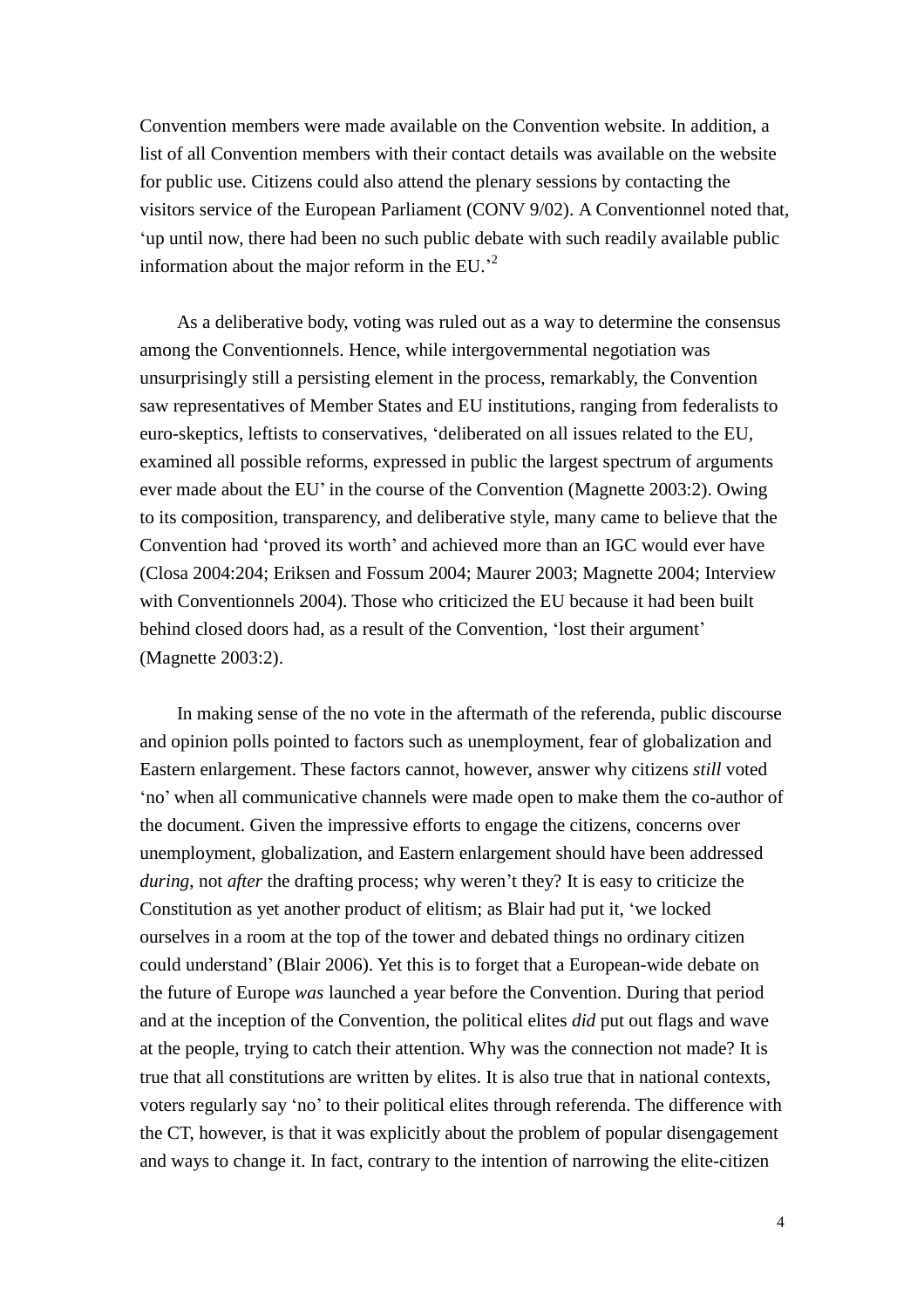gap through Constitution-making, the process only revealed and magnified how deep and wide the gap is.

The key problem, I argue, is the absence of an EPS. Without an EPS to sustain meaningful cross-level and transnational communications, the so-called 'European-wide debates'and 'dialogues'were launched in a vacuum. Hence, when the 'Europeanized'elites came up with transnationalized solutions, the European voters, confined in the public spheres they resided in, could only test those solutions against 'national'experiences and 'national'visions; they found, unsurprisingly, the solutions unacceptable. By the same token, the inability of the elites to discern the will of the people during the drafting process is also just a natural result of the absence of an EPS. The absence of an EPS perpetuates the discrepancy and the conflicts between the 'Europeanized top'and the 'un-Europeanized bottom,'as was epitomized in the Constitution-making experience.

#### **Functions of the Public Sphere**

The public sphere (PS) is a realm of our social life that hosts myriads of public forums, links small, private circles of discussion into larger, public conversations. Woven by a variety of media—print, electronic, and face-to-face encounters—it occupies the space between the scattered, ill-informed, and poorly developed private opinions on the one hand, and the approximated public opinion on the other. By synthesizing streams of communication and sustaining the public competition of private arguments, the PS helps to channel relevant societal problems into topics of concern that would allow 'the general public to relate, at the same time, to the same topics'(Habermas 2001: 17). Even though the media are multiple in a PS, the exchanges taking place are inter-communicating. 'The discussion we may be having on television right now takes account of what was said in the newspaper this morning, which in turn reports on the radio debate of yesterday, and so on. That's why we usually speak of the PS, in the singular'(Taylor 1995:259). What takes place in a PS is a collective effort of truth-seeking both in the sense of objectively/scientifically determining cause-and-effect relationships and subjectively/normatively building/renewing the value-system of a society (Risse 2000). The PS gives deliberation a 'spatially and temporally extended form of publicity'(Bohmann 1996: 43), which helps to relieve the constraint of 'deliberative economy'where the legitimacy of deliberative results remain questionable due to the fact that participation in a given time and space can never be broad enough to include all. With the presence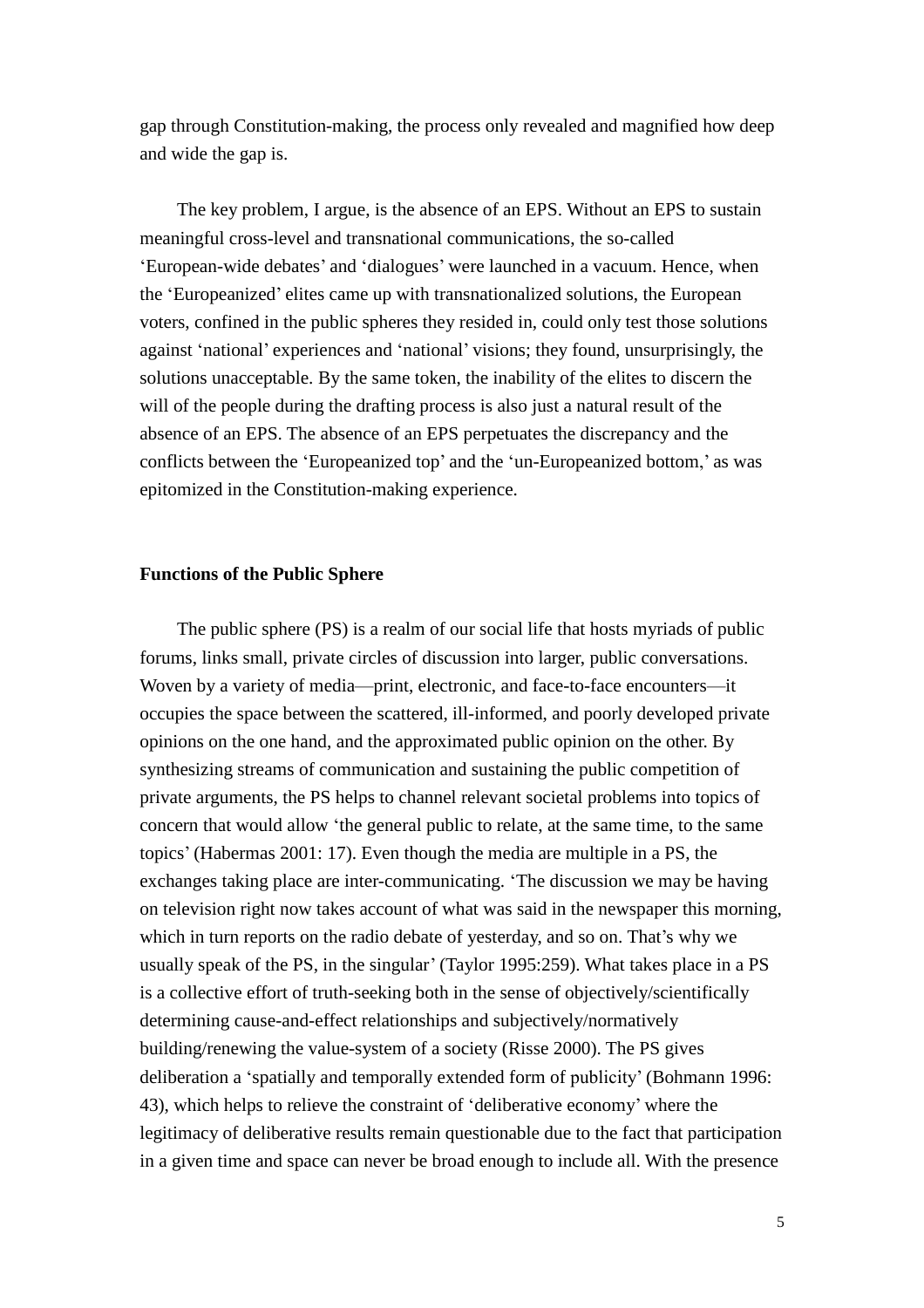of a PS, the idea of legitimacy can be detached from 'a head count of (real or imaginary) reflectively consenting individuals'(Dryzek 2001: 657).

The PS is important not just to those who have much to say and who want others to listen. Being a social space sustaining a shared way of comprehending the world both in terms of facts and values, it is important to those who feel they have little to say as well. In a PS, therefore, 'actors not only communicate among themselves but also address their communication to a third other, i.e. to an audience.'(Trenz and Eder 2004:9). The information, analysis, and viewpoints made readily available in a PS help the silent individuals to make sense of the overwhelmingly complicated public affairs. The PS is hence not just where the political agenda is settled, but also where individual preferences are shaped (Neyer and Schröter 2005:6).

To better understand the PS, it may be helpful to distinguish its functions between horizontal and vertical ones. Horizontally, the PS performs society-making functions by connecting citizens with one another. Vertically, it allows public opinion to steer public policies, hence connecting the society with the state.

The literature of deliberative democracy illuminates how the PS, inherently deliberative in its operational logic, serves to connect citizens with one another. Unlike aggregative democracy, which aims at gathering individual preferences and transforming these preferences into a collective choice in as fair and efficient a way as possible, the deliberative approach arrives at collective decision-making through open and un-coerced public reasoning among equals. In aggregative democracy, citizens are treated as atomized individuals. Since the interests of each individual are sacrosanct, there is no need for citizens to leave the private realm of personal interests to interact with others with similar or dissimilar preferences. Deliberative democracy, in contrast, envisions a distinct idea of a *public* formed from the interaction of citizens. Reaching a collective decision is a process of reason-giving whereby the initial preferences of individuals are subject to modification. The point of public deliberation, thus, is not to discover the 'correct'answers, but to ensure that as many points of view as possible are considered. The outcomes of the democratic process are legitimate only if they receive *reflective* assent from all that are subject to the decision (Miller 2000; Cohen and Sabel 1997; Young 2000; Bohmann 1996; Cohen 1989; Manin 1987).

This logic of deliberative democracy implies that the PS does not simply help a society to define what it wants, but by being reflective, it also helps the society to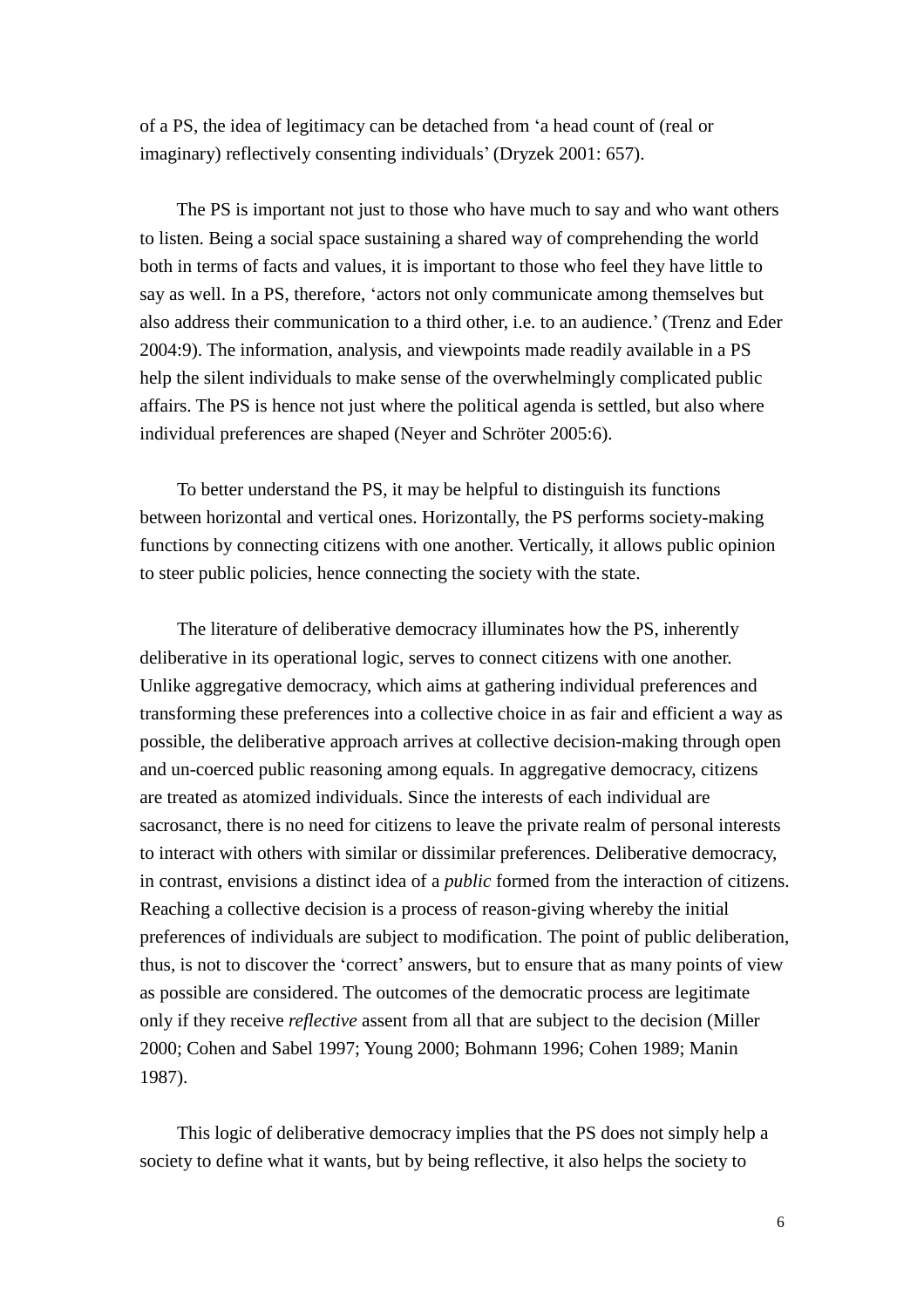define and thematize itself (Eriksen & Fossum 2002; Schlesinger & Fossum 2005). It is not just a sphere in which a ready-constituted people debates and decides what institutions and policies it should have, but also a communicative space that helps to constitute social solidarity and create culture (Calhoun 2002). Deliberation within the PS hinges not on 'the assumption of macro-subjects like the "people" of "the" community but on anonymously interlinked discourses or flows of communication' (Habermas 1992:11). It enables a collection of persons to transform into 'a people' entitled to govern itself democratically (Calhoun 2002). 'Collective identity has to be made rather than merely discovered'(Eriksen 2000:55).

This understanding of the PS is the basis on which scholars like Habermas and Weiler refute the idea that the existence of a fixed *demos*—by whom and for whom democratic discourse takes place—must precede democracy. For these scholars, the relationship between '*demos*'and 'identity'on the one hand and 'democracy'and the '*praxis* of citizens'on the other is considered mutually constitutive, with the PS being the indispensable medium that makes solidarity among strangers possible (Habermas 1992, 1995, 2001; Weiler 1995, 2001; Offe 2002; Risse 2003; Van de Steeg *et al.* 2003; Eriksen & Fossum 2004; Eriksen 2005; Zürn 2000; Caporaso 2005). Understood this way, *Demos* refers not to the coming together of a shared ethnos and/or organic culture, but of 'shared understanding of rights and societal duties and shared rational, intellectual culture which transcend organic-national differences' (Weiler 1995: 243-4). The normative requirements of the democratic process—such as autonomous individuals with freedom of opinion and information—and the democratic process—such as elections—are seen as mutually reproductive (Zürn 2000: 186).

Beyond generating public opinion, social solidarity, and identity, a PS also has the vertical functions of empowering the citizens to hold the state accountable and to challenge, inflect, and steer public policies (Fraser 2005:40; Taylor 1990:98). 'The public sphere is not prior to or independent of decision-making agencies but is created and formed in opposition to them—as a vehicle to test the legitimacy of legal provisions and as a counterweight to governmental power'(Eriksen 2000:55). In fact, what gave birth to the emergence of the bourgeois PS in the  $18<sup>th</sup>$  Century in the first place was precisely the need of the private people (the bourgeois) to come together to confront the absolutist state through the public use of reason (Habermas 1989: 27; Taylor 1995: 217-8). Within the bourgeois PS, 'the best rational argument and not the identity of the speaker was supposed to carry the day'(Forbath 1998:982). The emphasis of reason and de-emphasis of status effectuated an equal relationship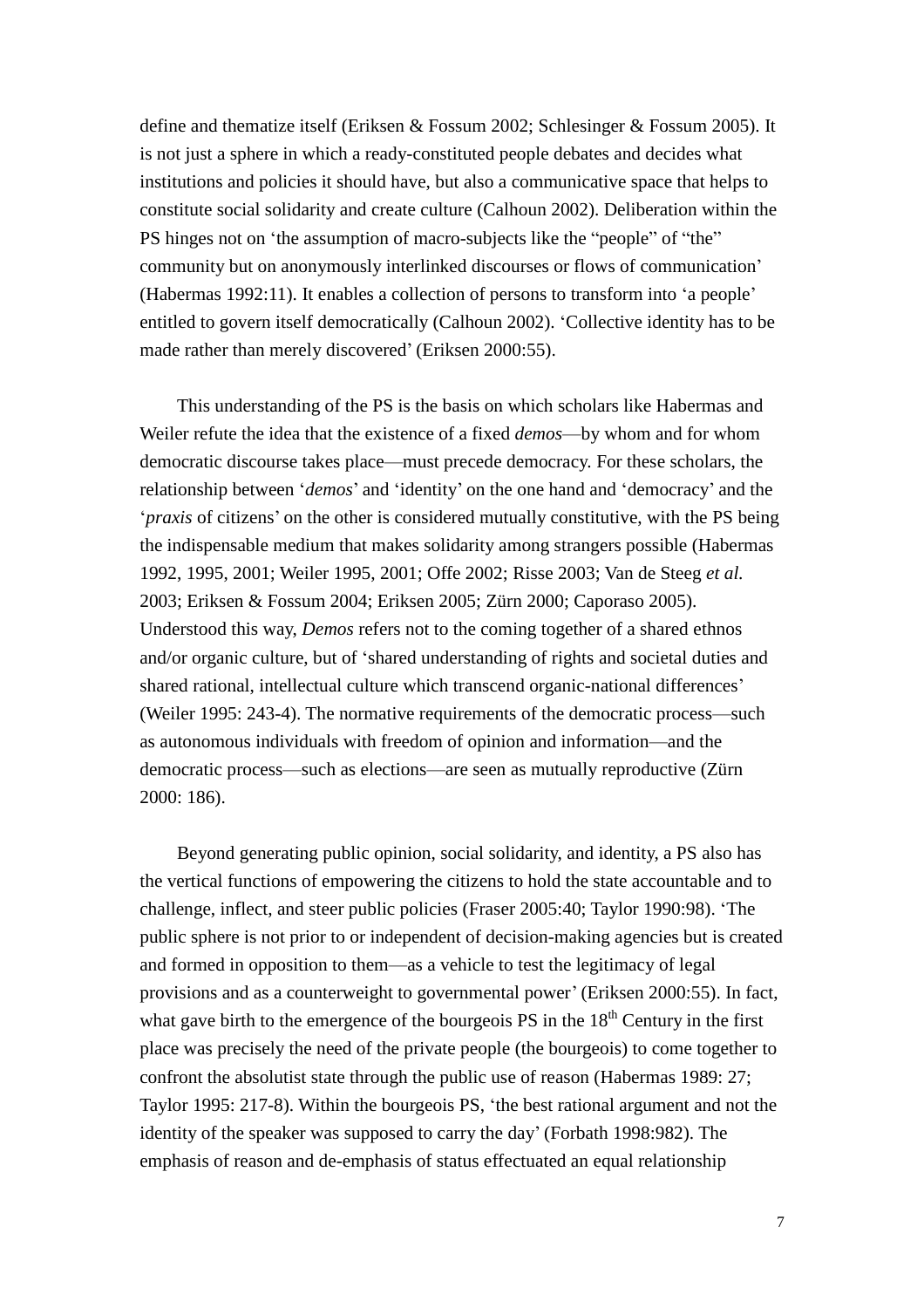between policy-makers and policy-receivers and made the notion of self-rule plausible. The government is put under the pressure to rule in the midst of a reasoning public. Hence, in taking their decisions, parliaments and courts must concentrate and enact what has already been emerging out of debate among the people. At the same time, the legislative deliberation that is made public further informs public opinion and allows it to be maximally rational (Taylor 1995:264).

Democracy is least constrained and most authentic in the 'communicatively fluid'PS (Cohen and Sabel 1997:339). Unlike deliberations within the formal political system (where *public policies* are produced), mass communication within the PS (where *public opinions* are formed) is relieved of the burden of decision-making. This has the effect of intellectualizing the deliberation within the sphere and elevates the quality of collective truth-seeking (Habermas 1996; Flynn 2004). Whereas the PS has no capacity to solve problems *on its own*, it can act as a sounding board for problems that need attention, amplify the pressure of problems, and oversee the way the problems are handled inside the formal political system. The informal PS is to act as a 'context of discovery,'while institutionalized deliberative bodies take on the role of a 'context of justification'(Flynn 2004). Without information drawn from the former, even if it intended to, the state will be unable to remain sensitive to the influx of issues, value orientations, and programs originating from the society, and be bound by the approximate consensus emerging from the informal communication to more or less rational premises.

### **Circumventing the No EPS Problem?**

If the existence of a PS is crucial for democratic legitimacy at the national level, there is no reason to think that a supra-/trans-national governing relationship can be democratically legitimate in the absence of a PS. In fact, signs of the detrimental effects of the absence of an EPS have been unfolding for some time. In tackling the legitimacy problem of the EU, some treat the absence of an EPS as irremediable and suggest solutions that could presumably circumvent the problem of no PS. Grimm, for instance, argued that the strong links between the individual and the governing bodies required of democracy are absent at the European level. Decisional power, therefore, should remain at the state level, where the mediation processes including the communication media, political parties, and citizens associations are better developed (Grimm 1995). Similarly, Scharpf argues that since the EU lacks the 'thick'collective identity to justify the binding effect of a majority decision, to legitimize the EU,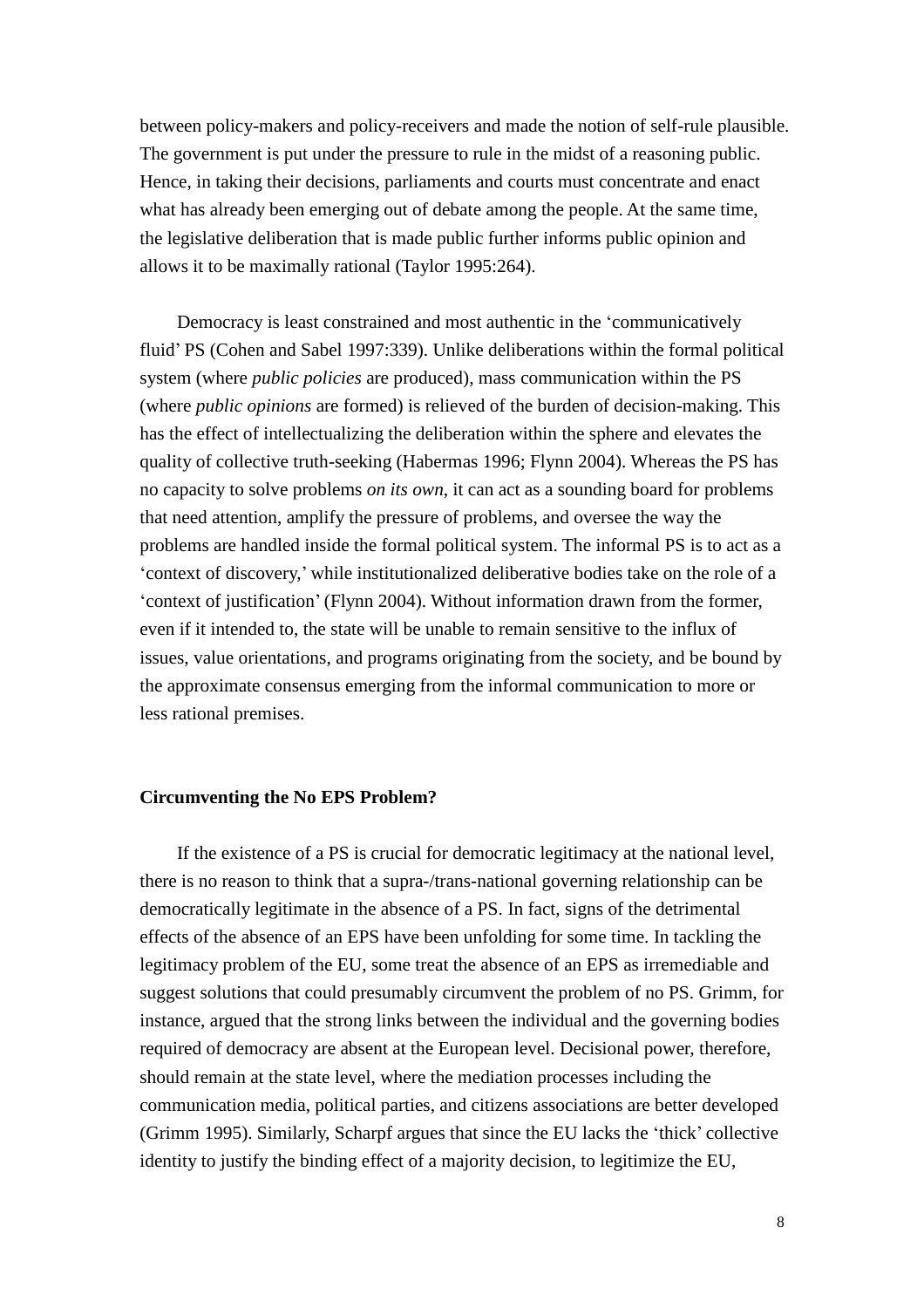efforts should be focused on decreasing the Union's problem-solving deficits (Scharpf 1999). Circumventing the no EPS problem, hence, the mainstream literature considers the legitimacy of the EU to derive from either the representative mechanism inherent in the design of the institutions (the *representation model*), or the problem-solving capacity of EU governance (the *regulatory-state model*), or both (Caporaso 2005; Dehousse 1998). A closer examination of these arguments, however, reveals the limitations of tackling the EU's legitimacy deficit by *working around* the problem of no PS, for the persisting absence of the EPS severely discounts the effects of the measures and institutional designs aimed at legitimating the EU.

At the core of the representation model is the notion that citizens in a democracy are empowered to 'throw out the rascals'that ill represent their interests. Within the EU context, the 'rascals'that the citizens are supposedly empowered to 'throw out' should be found in the European Parliament, the Council, and the national parliaments. The reality, however, is that given the nebulous way the competencies are assigned, it is unrealistic to expect voters to make informed decisions about throwing out representatives that performed poorly with respect to EU affairs (Christin, Hug, and Schultz 2005). The European elections, for instance, are hardly ever determined by European issues. This phenomenon not only deprives voters of the opportunity to influence EU affairs but also deprives them of the opportunity to become familiar with and understand European affairs through elections. In the case of the Council, national executives continue to be judged almost exclusively according to their performances at home even though they are legislators in the EU context. In fact, due to the limited knowledge of the citizens with regard to European affairs, national executives have long used the EU as the scapegoat for unpopular policies. If it is unrealistic to expect voters to throw out the rascals in the European Parliament and the Council, it is even less realistic to expect voters to hold national parliamentarians responsible for policies produced by the EU. Given how little voters understand European affairs, national parliamentarians'time and energy invested in European affairs are unlikely to catch the voters'attention and secure votes for national parliamentarians. 'No demand, no supply'can largely explain the 'it's not my job' mentality pervasive among national parliamentarians towards the EU.

In contrast to the input-oriented, procedural democracy embodied in the representation model, the regulatory-state model focuses on consequential democracy and output-oriented legitimacy. The point of the EU is not to follow majority rule and maximize the representativeness of its institutions but to fulfill its role as a specialized, independent regulator (Majone 1994; 1998; 2006). The model acknowledges the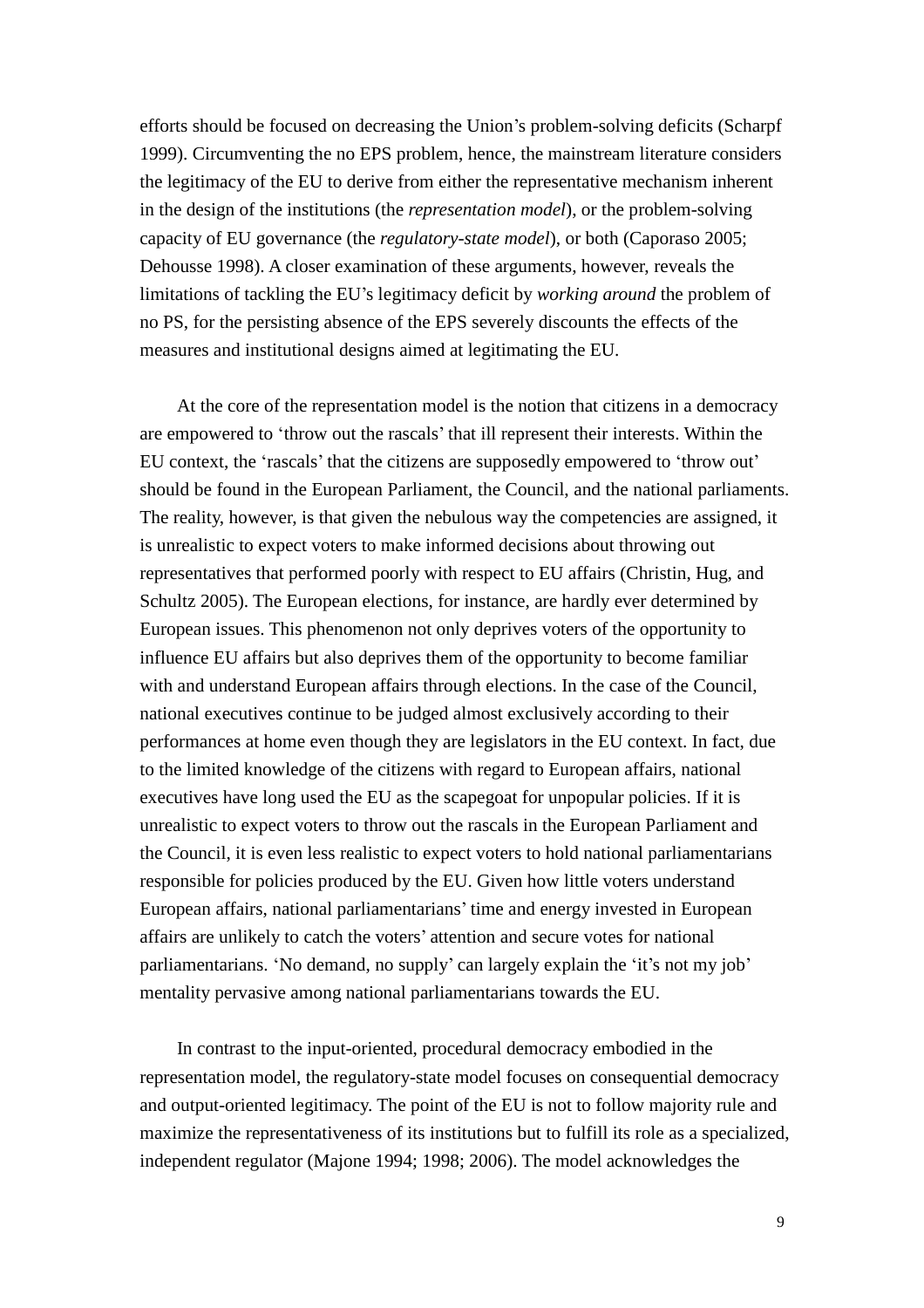redistributive implications of efficiency-enhancing policies, but insists that the redistributive problem can be easily resolved if the efficiency gains are large enough to compensate the losers.

The question then, in view of the absence of an EPS, is *who* should determine whether the efficiency gains are 'large enough', who the losers should be, and how they should be compensated. The model points out that the two-stage decision-making process of the EU—problem solving followed by bargaining—is ideal for resolving this problem: Member States that are negatively affected in the first stage can be duly compensated in the bargaining stage (Majone 1998: 28). This argument would have been more convincing had 'nationality'been the only cleavage in the competition of resources. Given that EU regulation policies affect different domestic actors differently, the empowerment of the national executives to single-handedly identify problems, set agendas, and determine how the costs and benefits should be distributed can hardly be justified. Moreover, specialized knowledge of experts does not necessarily embody disinterested solutions to problems (Calhoun 2002:165; Caporaso 2005). Determining where 'facts and norms merge'is an exercise that requires the involvement of more than just a circle of experts and interest groups and must refer to deliberation that takes place in the PS (Habermas 1996; Steffek 2003). Even theories of deliberative supranationalism, directly-deliberative polyarchy, and network governance (Joerges and Neyer 1997; Joerges 2002; Eriksen 2000; Eriksen & Fossum 2002; Cohen and Sabel 1997; Eising and Kohler-Koch 1999), which stress the importance of deliberation and direct participation, fail to address the problem that these so-called deliberative processes are limited to 'trans-national networks of stakeholders' and 'sporadic discourses among the editorials of high-quality newspapers' (Neyer and Schröter 2005:6).

Absent an EPS, relevant interests are systematically excluded from the various specialized committees and policy networks in the EU. The epistemic quality of deliberation, in other words, is achieved at the expense of broad participation (Eriksen 2000; Neyer 2006). In emphasizing the importance of 'reason-giving'by independent agencies in the process of policy-making, Majone cites the American APA (Administrative Procedure Act) as a way for the EU to ensure the accountability of independent agencies. The problem is, the disclosure of the data, methodology, reasoning, and evaluation of consequences can only become meaningful to the public if there exists a medium consisting of news analysis, op-eds, and commentaries, in-depth reports with arguments and counterarguments that refer to and refute one another. Such a medium, which helps the public to understand and assess the impact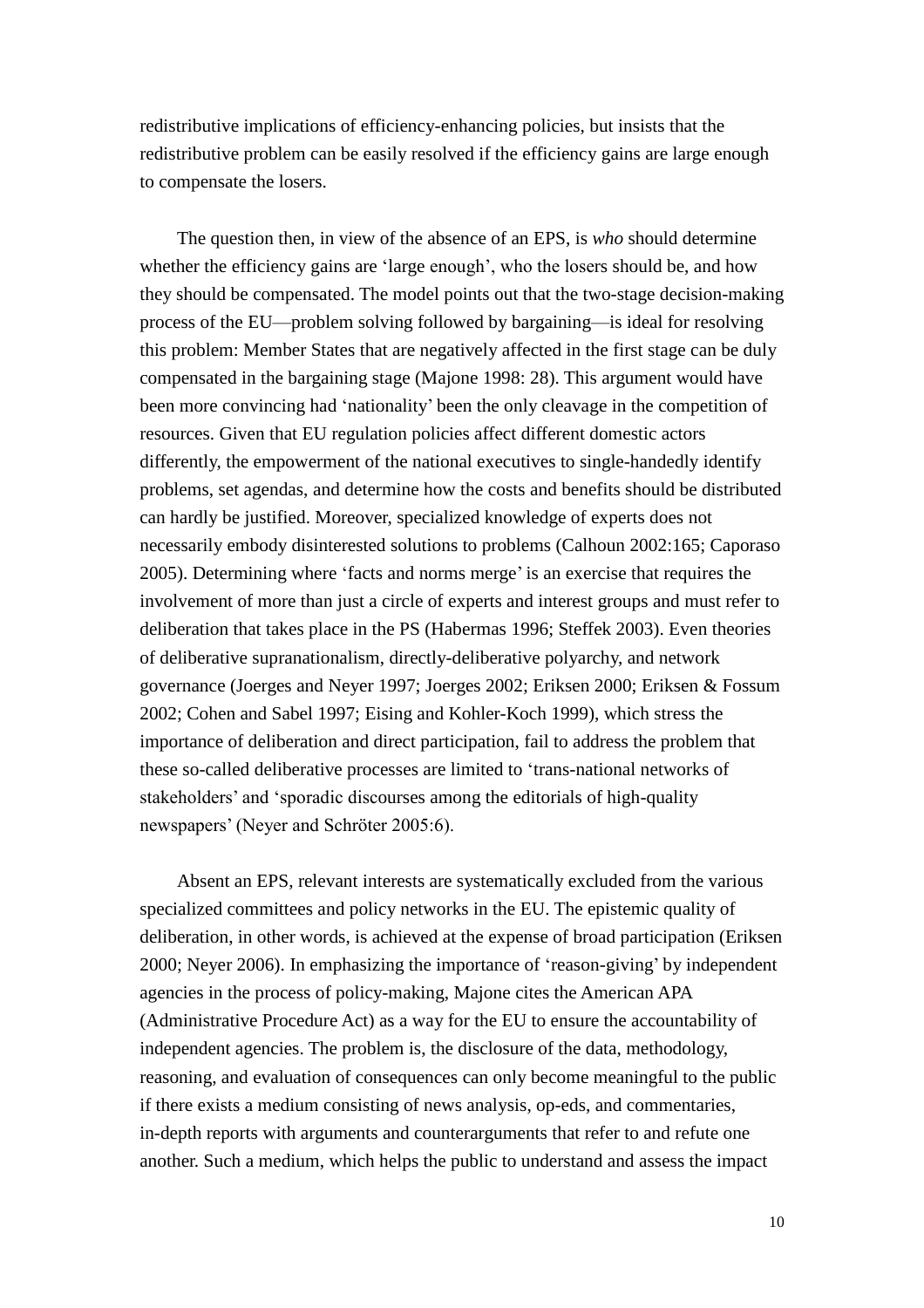of the new regulations, is absent in the EU.

To summarize, tackling the EU's legitimacy problem by dismissing the absence of an EPS as either unimportant or irremediable has proved problematic. In a democracy, representative institutions and problem-solving capacities can yield legitimate public policies only when the representation and problem-solving mechanisms are embedded in a stable and lively PS where unorganized and anonymous communications are constantly taking place to help citizens to make sense of public affairs.

#### **Is There a European Public Sphere?**

That Europe lacks a PS is not a view shared by all. The existence of European audio-visual spaces (newspapers, television, internet), academic debate, representative assemblies, cross-border social movements, NGOs, and identity politics indicates that an EPS is 'not totally missing'(Eriksen 2000; 2005; Eriksen & Fossum 2002). Others use content analysis of media reports to demonstrate that an EPS is present. Trenze analyzed news coverage of European governance and policy-making in the quality press of the Member States during the year 2000 and found that an average 35.2% of all the political news articles in individual newspapers are *European* political communication (Trenz 2004). For Risse and Van de Steeg *et al.*, Trenz's criterion speaks only of the necessary condition for an EPS. To claim that an EPS exists, the various national public spaces need to be interconnected through a common discourse that frames particular issues as common European problems. In the common discourse, fellow Europeans must be treated as legitimate participants, using similar frames of reference, meaning structures, and patterns of interpretation. Applying this set of more stringent criteria, the scholars found, as did Trenz, that a fledgling EPS is indeed present (Risse 2002, 2003; Van de Steeg *et al.* 2003).

If we heed the functional aspects of the PS highlighted in the previous sections, however, it becomes clear that content analysis of media reports looks only at the 'delivering end'(voice utterance) of the PS and tells us nothing about the 'receiving end'(whether readers/audience have become better informed and more capable of making sense of EU affairs) of the sphere. The mere free flow of 'flat'information and voice utterance in a cross-national space do not by themselves constitute a PS. Rather, the claim that an EPS is present must be supported by empirical evidence showing that the knowledge of, dialogue among, and power to influence European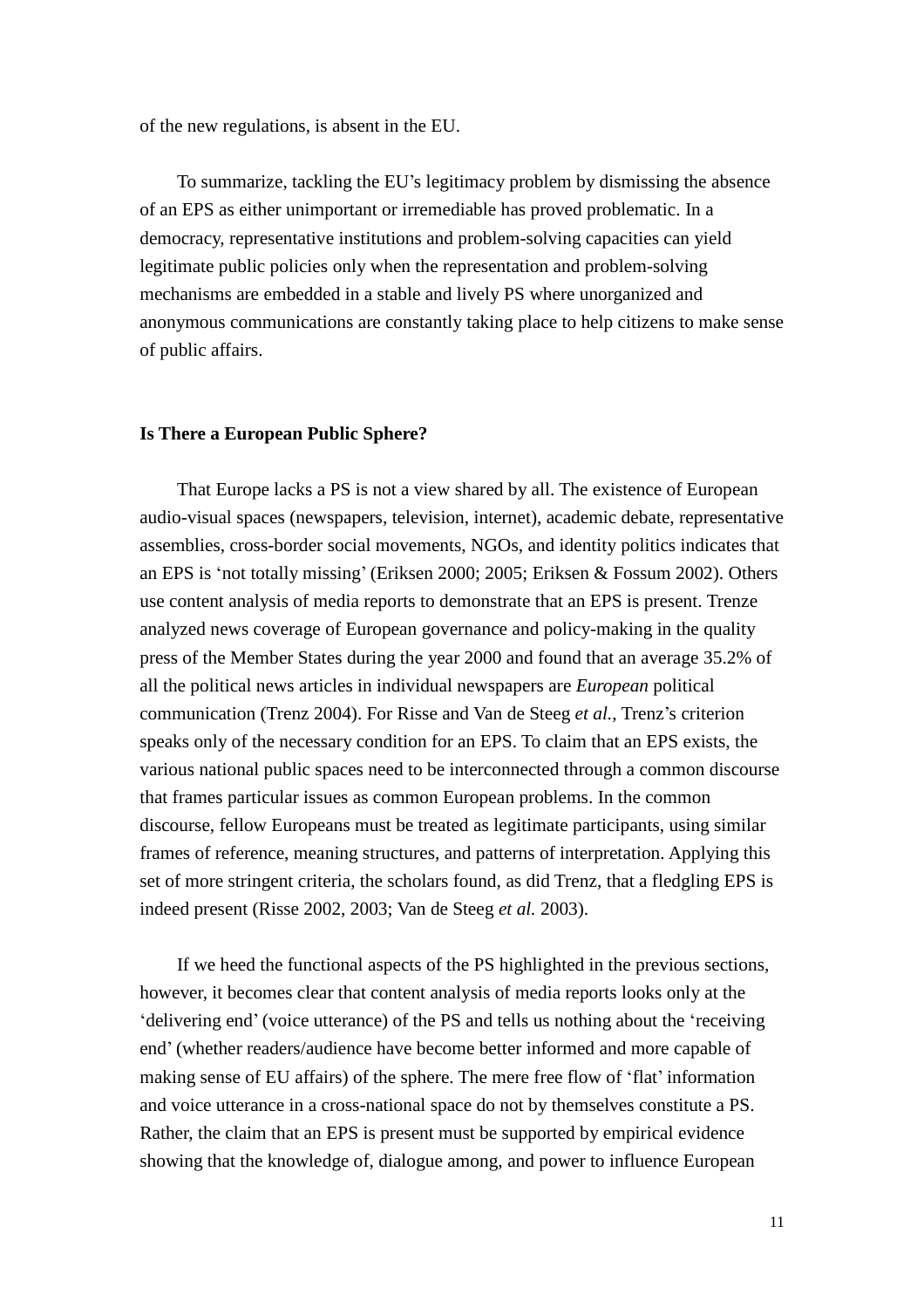public policies by the citizens have not only increased but also transcended the national boundaries.

Surveys show that the knowledge of citizens about the EU did not correspond to the rapid growth of competencies in the EU and increased only marginally over the past decade in spite of the increased European news-reporting (figure 1).



**Figure 1. Self-perceived knowledge of the EU**

Source: Standard Eurobarometer 48-64

Similarly, the awareness of the EU institutions through media improved only marginally over the past seven years (figure 2). The percentage of respondents that had heard of the Council of Ministers—arguably the most powerful institution in the EU—rarely exceeded 65.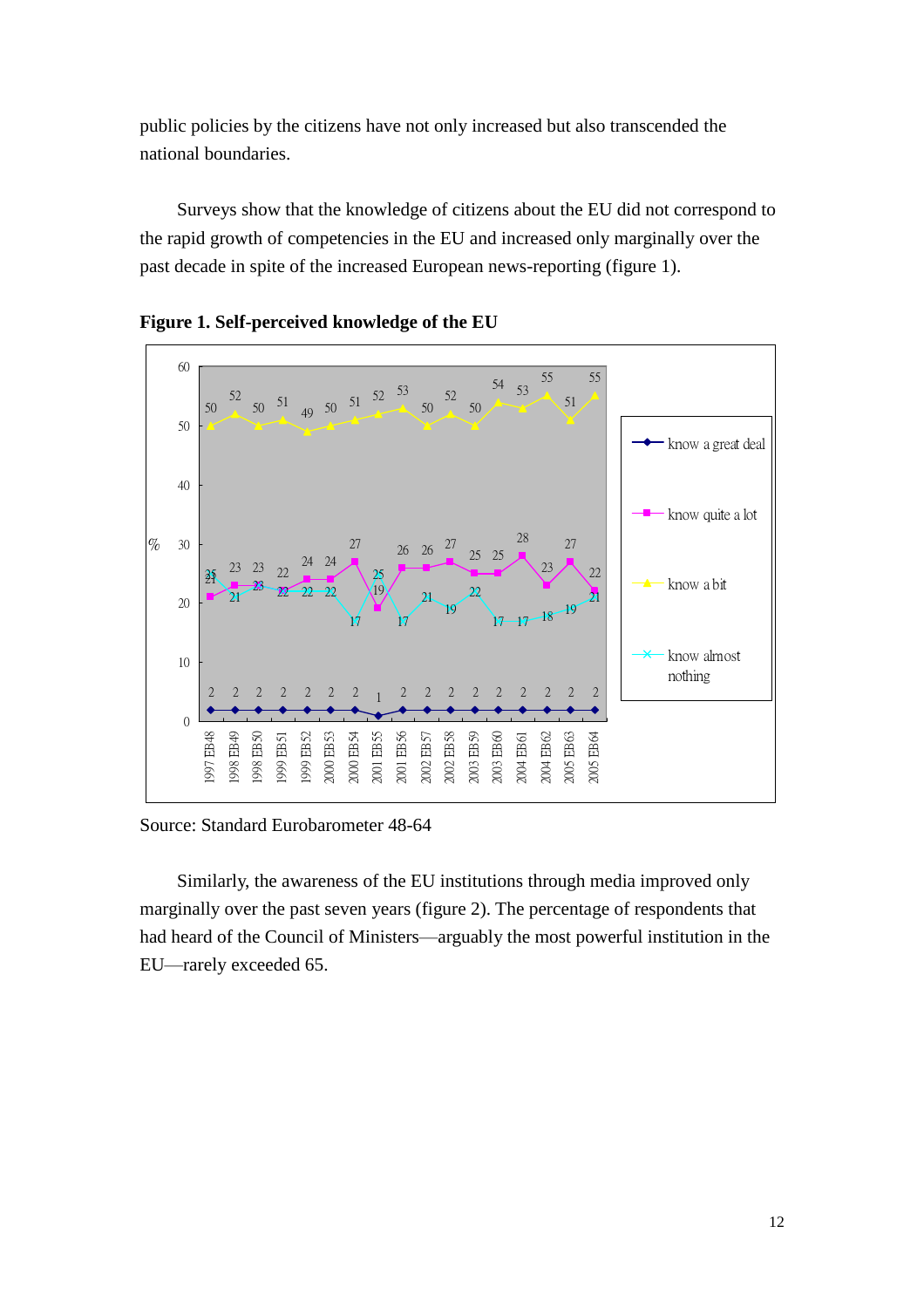

**Figure 2: Awareness of the EU institutions: Have you ever heard of….**

Source: Standard Eurobarometer 51-63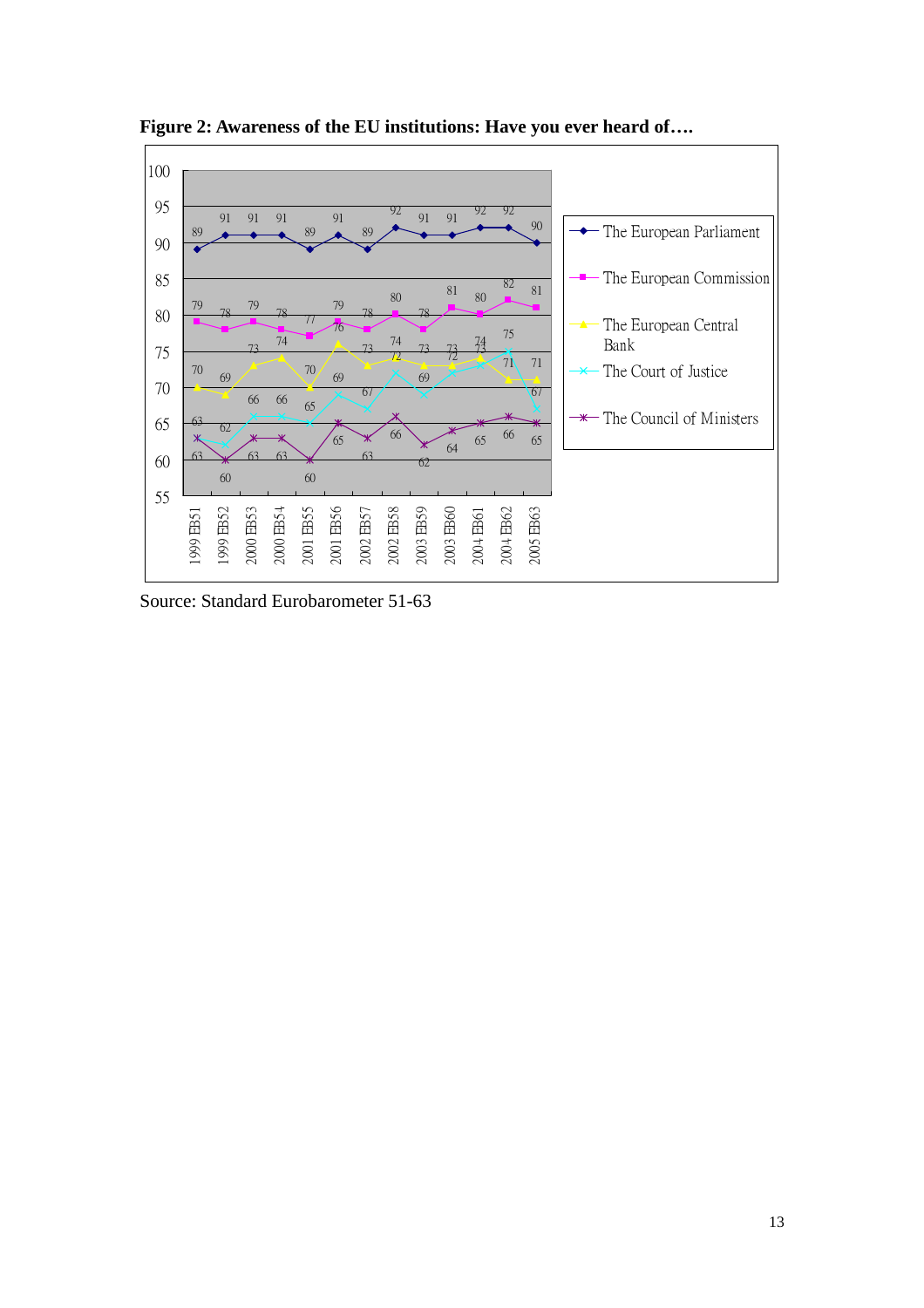Compared to the 37% of the respondents in a recent European Voice survey who said they do not understand the way their national governments operate, 64% of the respondents said they do not understand the way the EU institutions operate. More significantly, a large majority (82%) feels that the EU institutions communicate poorly with them (European Voice 2006).

Overall, the Europeans do not seem to be satisfied with the amount of EU news covered by national media (figure 3). In spring 2004, when the European Convention was concluding its work, as many as 42% of the respondents felt that the media coverage of the EU was too little. There is no steady improvement of citizen perceptions towards the amount of media coverage on the EU over time.



**Figure 3: Assessment of amount of news coverage of EU affairs**

The indifference of the citizens towards EU affairs is also evident in surveys that asked citizens how much attention they paid to a list of issues. Invariably over the years, EU affairs ranked behind social issues, the environment, sport, culture, the economy, politics, and foreign-policy/international affairs (EB 52, 55, 57). When asked about the frequency of talking about national or local issues in a recent survey, 44% answered 'everyday', 8% answered 'hardly ever'. When asked about the frequency of talking about European issues, in contrast, only 7% answered 'everyday', and 29% answered 'hardly ever'(European Voice 2006).

The current form of debate and information dissemination in the EU is therefore a long way from the kind of public deliberation seen in a PS with the horizontal

Source: Eurobarometer 50-63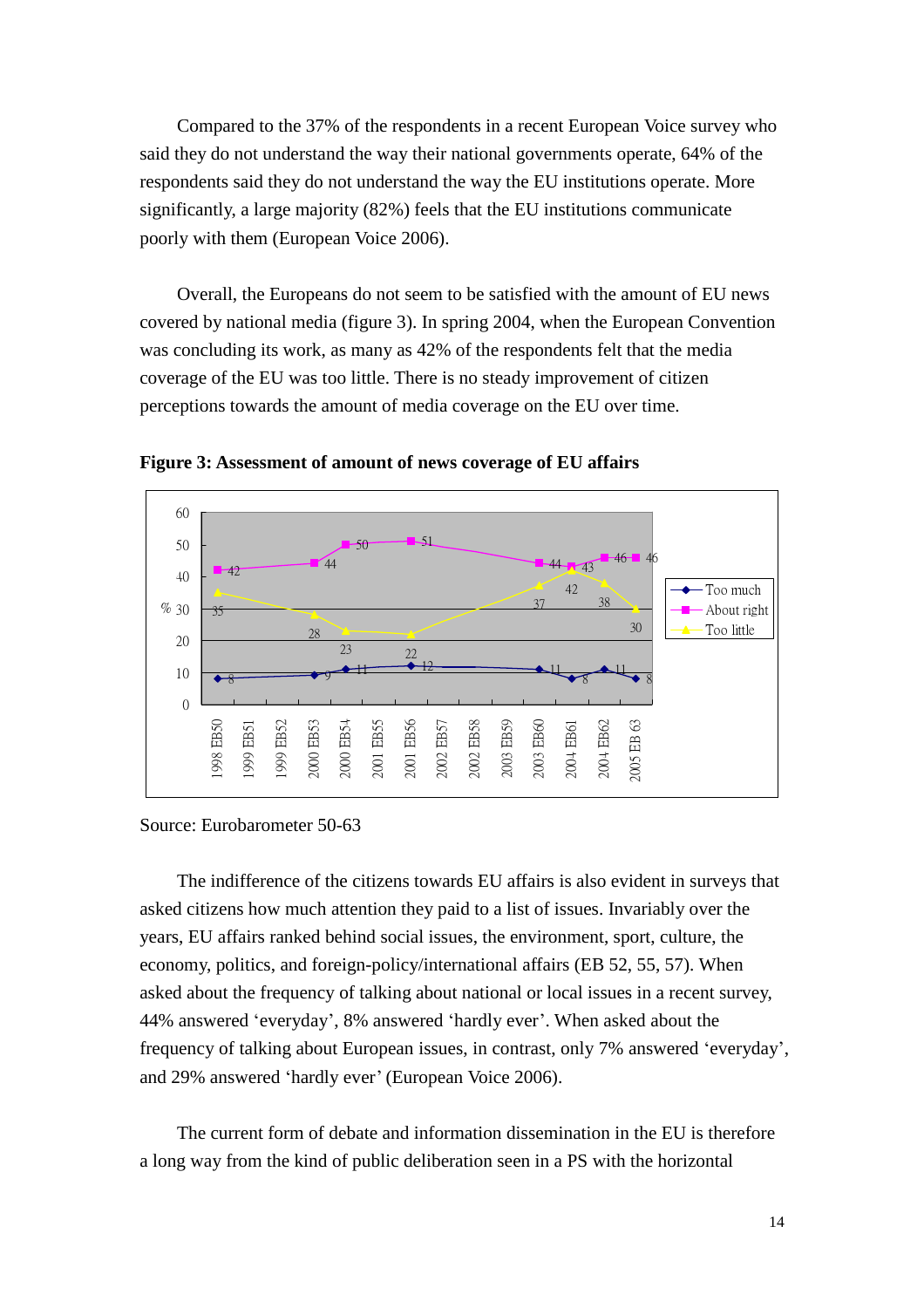function of society making and the vertical function of policy steering. Having long been an elite game, European integration had provided European political elites enormous opportunities to socialize with one another within the EU institutions. From the European Council, Commission, and Parliament to the countless committees, political elites from different countries have been socialized to the effect that, even where the stands remain diverse, they can not only communicate with one another effectively, but also produce binding policies efficiently. (Wessels 1998; Zürn and Checkel 2005; Hooghe 2001, 2005; Beyers and Dierickx 1998; Beyers 2005).

Outside the formal institutions, the elites are increasingly served and addressed as a single entity by a specialized European media structure composed of newspapers such as the *Financial Times* and *The Economist* (Schlesinger and Kevin 2000). The EU norms and cultures resulting from such socialization further creeps—through the process of 'Europeanization'—into the operation of national and sub-national governments and even non-governmental groups (Wessels 1998; Kohler-Koch 1999). As a contrast, opportunities for facilitating better understanding and communication among citizens hardly exist. The so-called 'public reasoning'and 'truth-seeking' within a PS that might result in the modification of individual preferences are taking place only within small circles in the EU. Where the Europeans are supposed to be defining the contour of 'Europe'and thematizing the European society, the elites are doing this for them.

If the horizontal, society-making functions of a PS are absent in the European context, it is even less likely that, vertically, the European communicative space is present to act as a sounding board and empower the citizens to challenge, inflect, and steer public policies. Consequently, none of the EU institutions can, even if it intends to, enact what has already been emerging out of debate among the people. Some see the absence of an EPS as a natural result of the low saliency of issues dealt with at the European level: When the EU begins to deal with issues that are the more immediate concerns of the citizens, the contentiousness of the EU politics will lead to the emergence of an EPS (Moravcsik 2005:374). Implicit in this argument is an elitist bias that takes the policy-makers'exclusive agenda setting power for granted. It misreads the lack of means for citizens to participate in the EU affairs as apathy by choice: Where a PS does not exist; citizens are unable to understand, sort out, and determine the salience of issues and the desirability of placing new issues on the EU agenda. The prevailing journalistic styles of reporting EU news, which inform citizens about legislation only after their adoption and leave out the vital details of what influences had been exerted and by whom, only reinforce the perception that public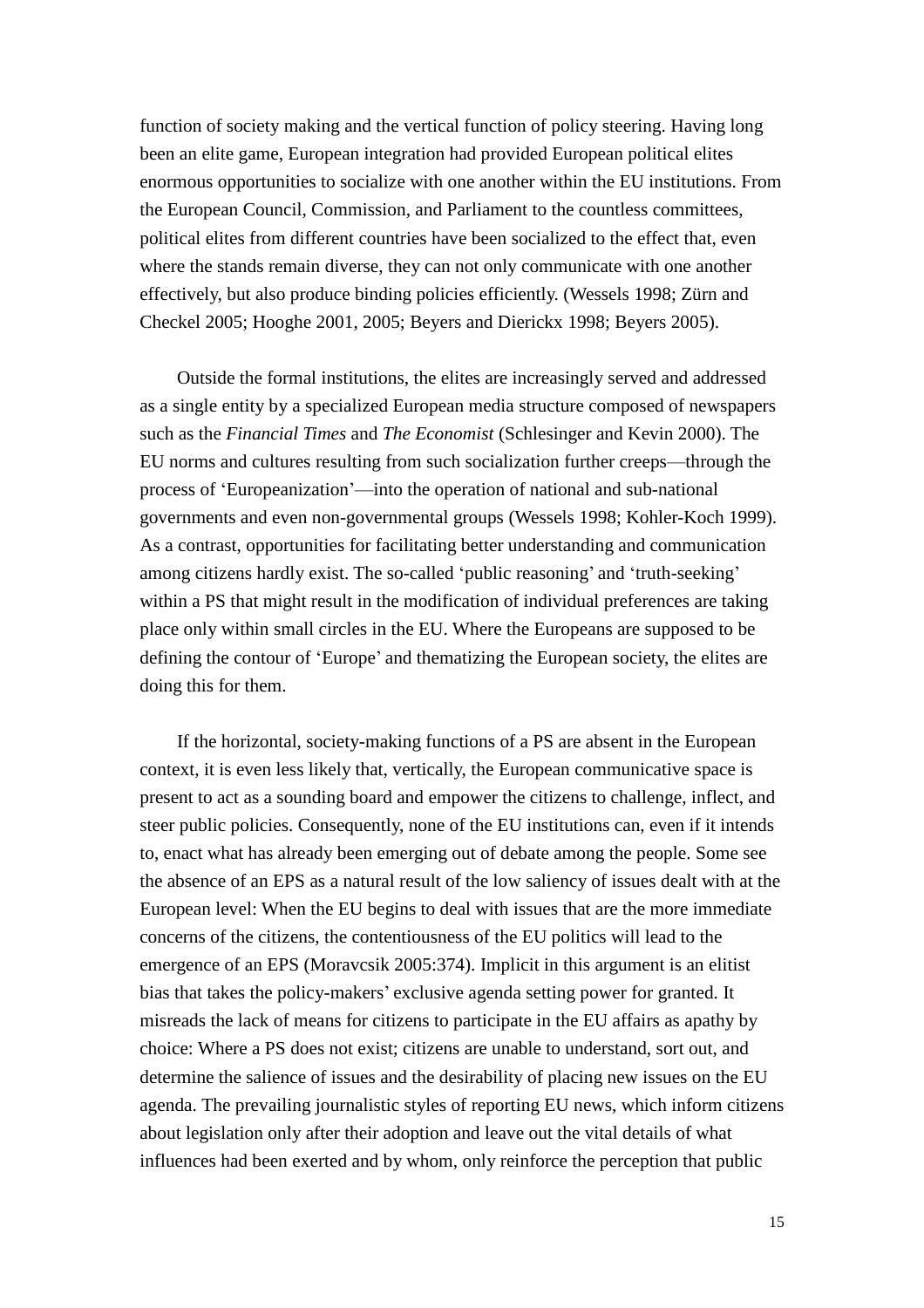opinion matters little (Schlesinger and Kevin 2000:216).

#### **Absence of EPS and EU Constitution-Making**

While it was hoped that the Constitution-making process could serve as a catalyst for creating solidarity among the citizens (Habermas 2001; Closa, Fossum, and Menéndez 2005), in the absence of an EPS, it is unrealistic to expect citizens to suddenly change their habits and become engaged the moment the political elites summon them to participate in a European-wide debate. Given that a PS is where *private* people come together to reason, an EPS could be fostered neither top-down nor overnight. There is little wonder, then, that the one-shot attempt to create an EPS by bringing citizens onboard early on in the process of Constitution-making was unsuccessful. A document produced with a high degree of 'transnationalness'and concerned with collective problems was, therefore, still tested by citizens in an almost exclusively nationalistic way.

Throughout the course of the Constitution-making process, the citizen knowledge level about the CT remained low. A comparison between surveys conducted in June 2003 and October 2003 shows that once the intensive media coverage of the Convention died down, citizen knowledge of the Convention dropped from 45% in June 2003 to 39% in October 2003 (Europe-Flash EB No 142/2:5). Only four countries out of 25 had a majority of respondents having heard of the Convention even after the presentation of the Convention's work to the European Council. As to the objective knowledge about the Convention, the type of text elaborated by the Convention remained unknown to most European citizens. Even during the period when the referenda in France and the Netherlands were attracting a lot of media attention, the interests and knowledge of citizens in the other Member States remained low (Eurobarometer 63:138). While the number of citizens who had never heard of the Constitution decreased by fifteen percent between Autumn 2004 and Spring 2005, with the exception of France and the Netherlands, the corresponding increase in the number of citizens who *had* heard of the Constitution was found mainly in the group that 'knew very little about'(up 14%) rather than the group that 'knew the contents of the Constitution'. The entire Constitution-making process, in fact, barely made any difference in citizens'self-perceived knowledge of the EU (Figure 1).

On first sight, the debates in France and the Netherlands prior to the referenda appear to be good evidence that citizens did participate in the European-wide debate.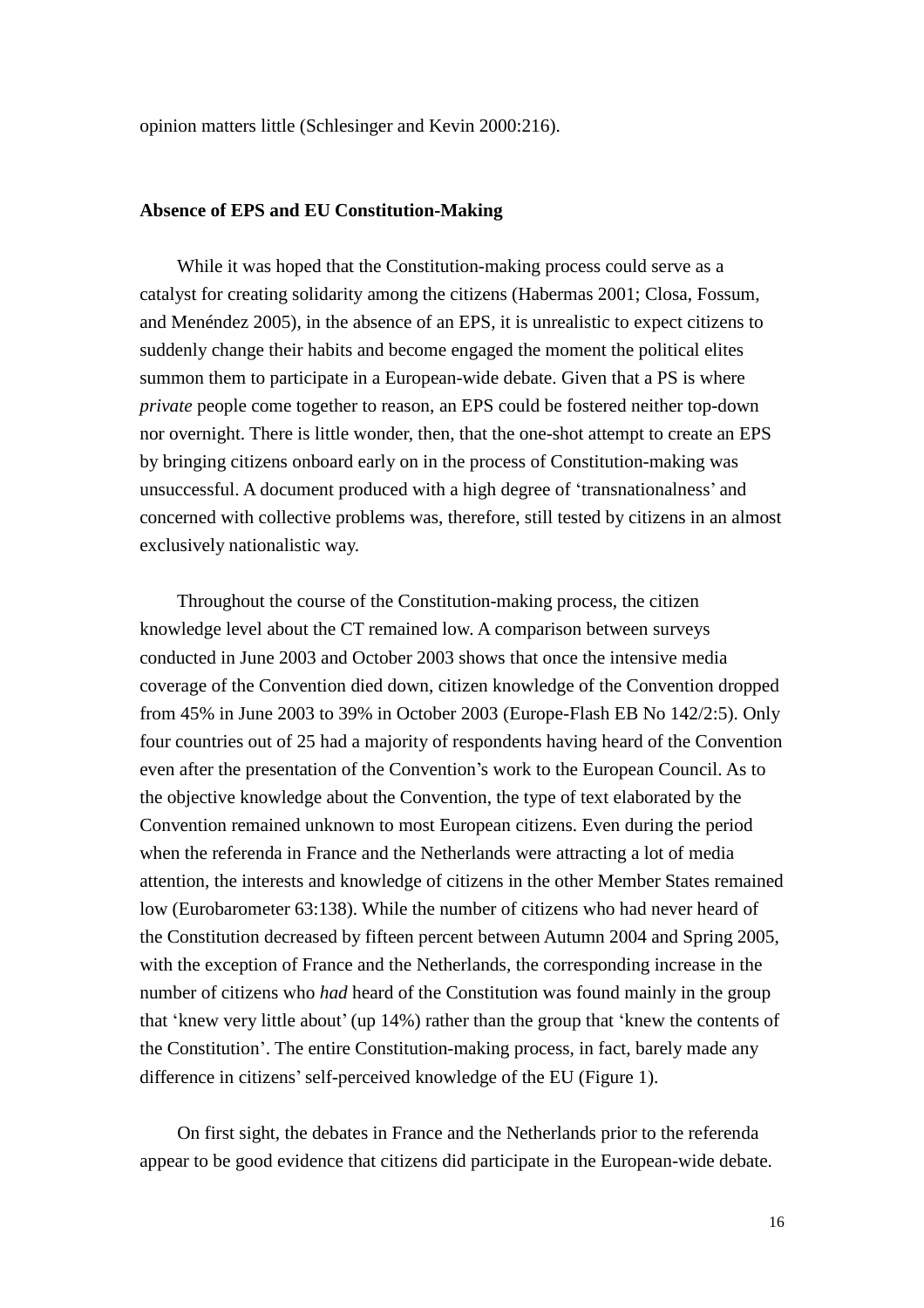A closer look, however, reveals that the debates that seemingly involved ordinary citizens had come too little too late. They were neither an integral part of the 'debate on the Future of Europe'nor of the drafting process. In fact, the CT was not even necessarily the focal point. The exploitation of the campaign by domestic parties not only failed to invoke the European perspective in voters, but also had the effect of 're-nationalizing'the debate that was made European by the elites.

In France, the choices of politicians to put their weight behind either Yes or No were determined more by domestic party politics than by the content of the Constitution. The campaign saw the unfolding of a power struggle among and within political parties—particularly within the Socialist Party between Laurent Fabius and François Hollande. Fabius'move to champion the No campaign, for instance, was seen as a calculated decision to rally the radical left to position himself as the left's candidate for the presidential election (Financial Times, 2005). That the debate was dominated by national rather than European concerns was also demonstrated by the fact that both camps exploited the strategy of Anglo-Saxon bashing. While Chirac insisted that saying yes to the Treaty is saying no to the Anglo-Saxon liberalizing agenda, the No camp threatened that saying yes to the 'pro-America British plot'is saying yes to ultra-liberalism and surrendering to the invasion of the 'Polish plumbers'and the 'evil forces of globalization'. The No camp also cunningly equated saying yes to the CT with 'saying yes to Chirac.'As to the degree to which citizens perceived they had been informed, according to a survey conducted in November 2004, only 4% felt they were 'very well-informed', while 27% felt 'very poorly-informed'(CSA Survey conducted on November 16-17, 2004). With regard to citizen interest in the debate leading to the referendum, 27% of the respondents said they were interested, while 71% were not (CSA Survey conducted on December 9, 2004). As the referendum approached, however, the interest level of the public did eventually pick up (Sofres Survey conducted between March and May 2005).

In the Netherlands, the campaign was noticeable for the 'non-debate'. The inexperience of the government in running a referendum contributed to the underestimation of the efforts required to win the referendum (Harmsen 2005). A post-referendum survey shows that 'lack of information'(32%) was a far more important reason given by the 'no'voters than 'fear of the loss of national sovereignty' (19%) for opposing the Constitution (Figure 4). To the extent that the debate did take place, the dissatisfaction and pessimism with domestic politics, stagnant economy, and the future of the society became the core concerns, while the CT *per se* received little attention (de Beus 2006). Even after the referendum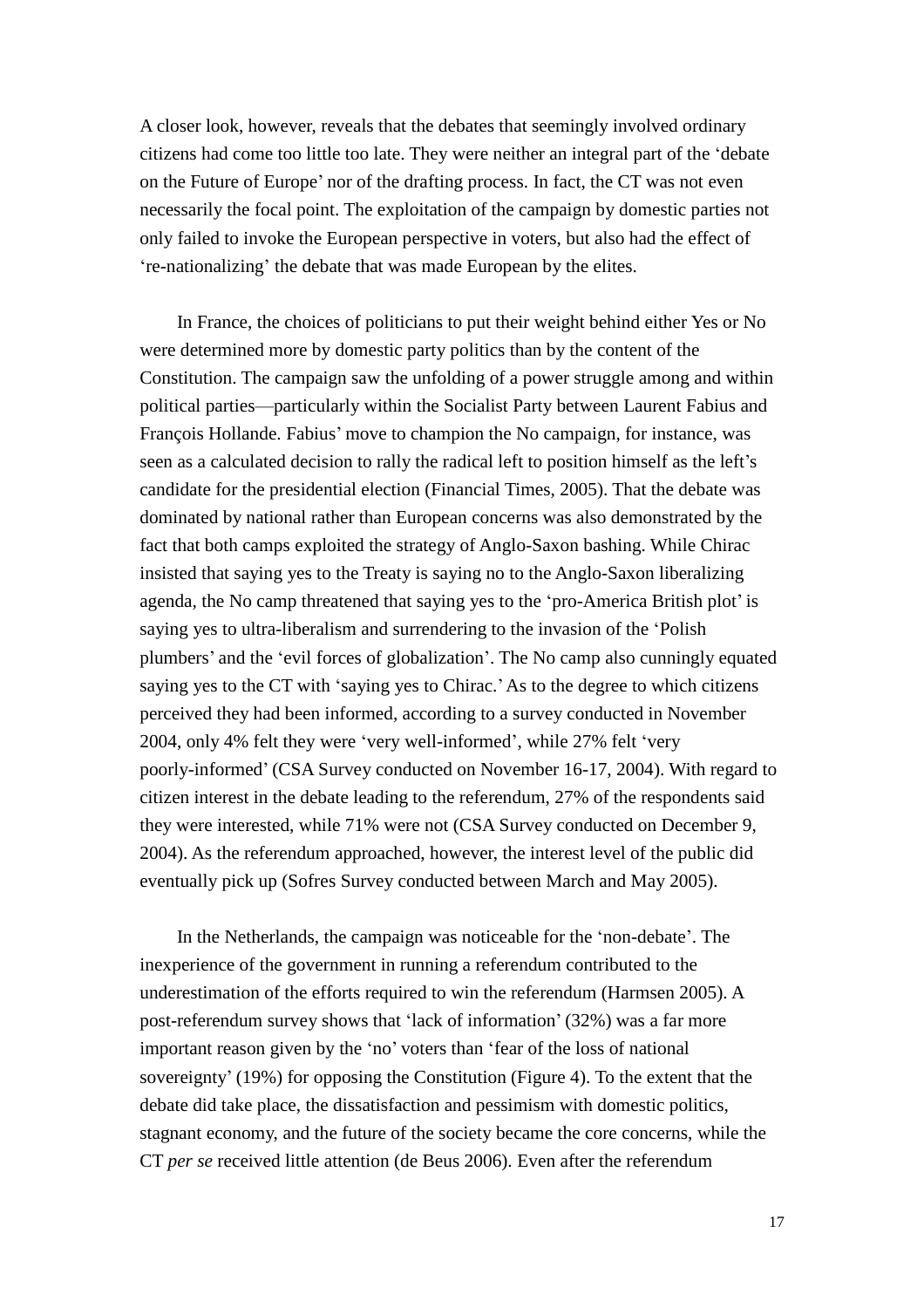campaign, most citizens could be described only as 'somewhat interested'in European affairs, with less than 4% saying they were 'very interested'(Aarts & van der Kolk 2006). Similar to the situation in France, all major parties (representing 85% of parliamentarians), the employers association, the trade unions, and mainstream newspapers all stood behind the yes campaign, turning the referendum into a confrontation between the Dutch political elite and citizens (The Economist, May 21, 2005).





Source: Flash EB 172

While it is true that within a nation state regional interests often prevail over national interests as well and political parties can easily exploit national referenda by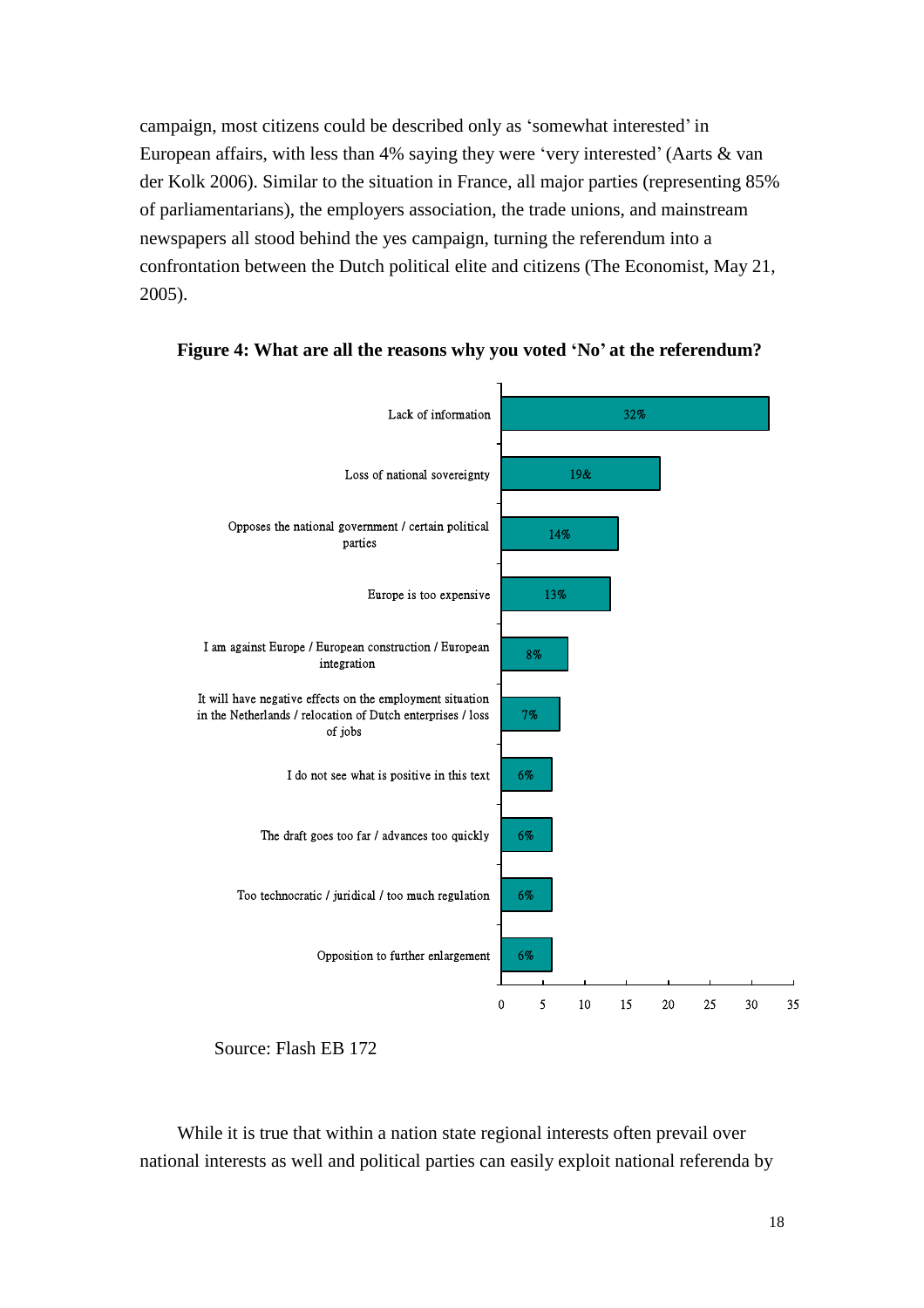blurring the focus of the issue for political gains, the existence of a PS means that the nation as a unit of solidarity is necessarily given significant consideration in the process of reason-giving. The more an argument runs counter to this basic principle the less it will be considered legitimate in the PS. Pertaining to the CT, it is true that the debates preceding national referenda are by definition meant to be 'national', it is nonetheless significant that to the extent citizens did participate in EU Constitution-making, nationality turned out to be the only visible cleavage in the process. This is where the existence of an EPS could have made a difference. Post-referendum surveys in both France and the Netherlands indicate that the 'yes' voters were mainly motivated by factors with a European dimension, while the 'no' voters were more preoccupied with dissatisfactory domestic situations (Flash EB 171 & 172; Ipsos 30/05/2005). In other words, the presence of parochialism is in itself not a problem; the problem lies, rather, in the fact that the elitist belief that parochialism can and must be transcended failed to resonate with ordinary citizens. Unsurprisingly, the national debates only produced—as Jean-Luc Dehaene had put it—'answers to questions other than those which had been asked.'

## **Conclusion**

The Constitution-making experience is full of paradoxes. In spite of the rejection of the CT, the origin and design of the process revealed an increased level of elite sensitivity towards the frustration of the European citizens about being bound by but having no say in European policies. On the other hand, the elites recognition of the problem and efforts to engage citizens failed to translate into effective communication. The horizontal and vertical functions of a PS discussed in this article show that meaningful European-wide policy debates cannot begin to take shape until an EPS is existent to sustain a constant flow of information, opinions, and counter-opinions. Hence, the reason that the EU needs a PS is not that every 'normal'democratic state has one but that a PS performs functions that the EU cannot do without. In a democracy, political discourses that include different voices help the polity to continually reconstitute itself to more appropriately acknowledge and represent the values and vital interests of its people (Neyer 2006: 781).

In the EU, even with strong elite consensus on the urgency to reconstitute the Union to better represent the values and interests of its people, the absence of a communicative space that could help individuals to make sense of the European affairs, facilitate a shared way of understanding the world, and create a common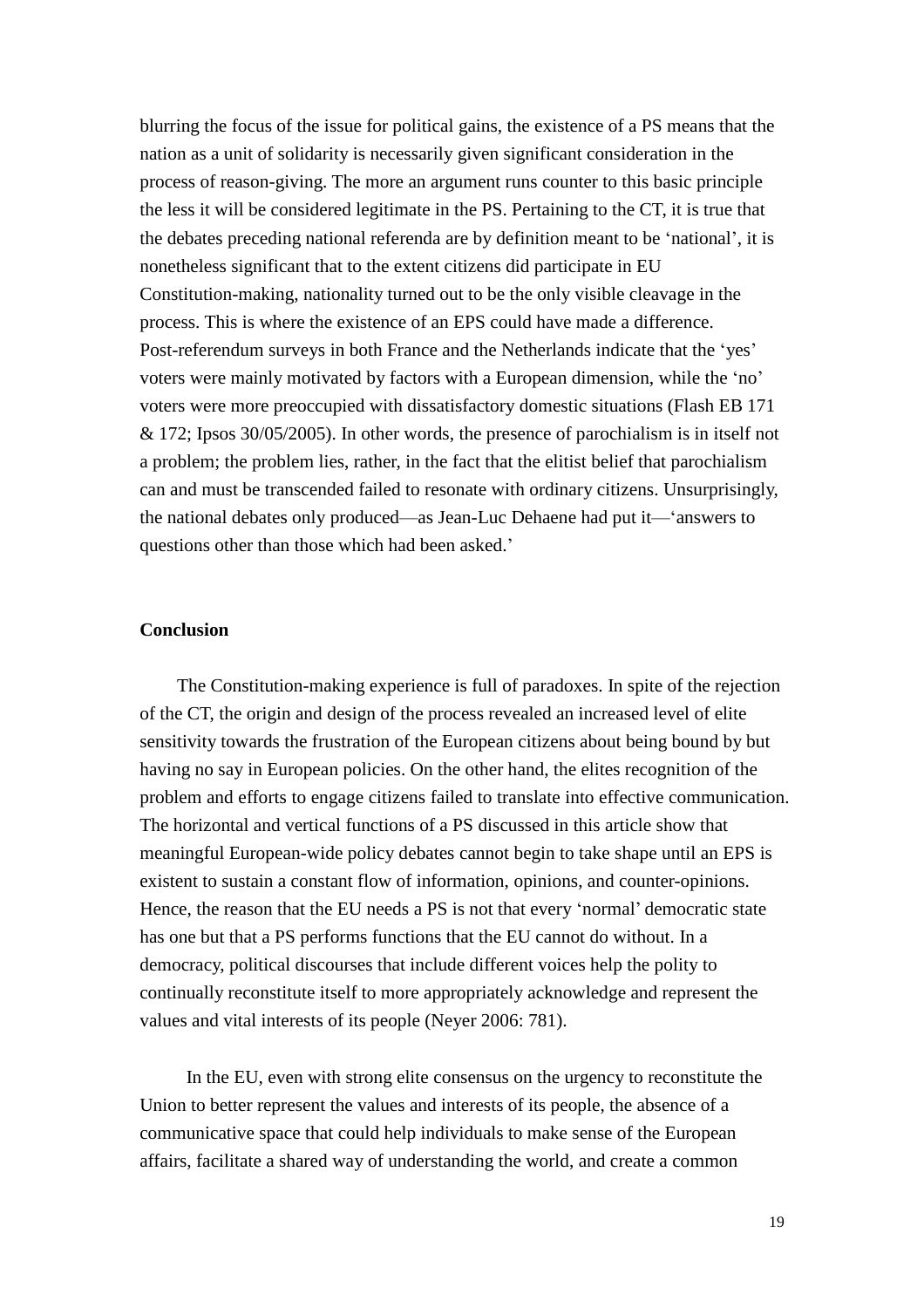identity means that a legitimate guidance for such a reconstitution is missing. No democratic government can rule without constantly tending to the repeated expressions of the popular will; it is unrealistic to expect that the EU can be an exception. If no thoughts are put into the fundamental problem of facilitating the emergence of an EPS, no 'periods of reflection'and 'calls for debates'will alleviate the frustration, as citizens will not know what to reflect upon.

This diagnosis, however, brings us to the second paradox: Attributing the failure of the Constitution-making process to the absence of an EPS is to call for measures that could facilitate the emergence of an EPS. Amongst the plausible measures, ironically, are exercises such as Constitution-making. Indeed, as was mentioned before, the Constitution-making process was seen by many as a catalyst for the sense of European solidarity. Seemingly, thus, the Union is locked in a vicious cycle: The lack of an EPS reduces the likelihood that the catalyst could succeed in fostering a shared identity, while the absence of an effective catalyst reduces the chances for the emergence of an EPS. This situation reappears in the aftermath of the rejection of the CT. One of the key measures taken by the EU in the 'reflection period'was the Commission's 'Plan D'('D'for democracy, debate, and dialogue). Failing to address the broader implications of the absence of an EPS, the Commission repeats the pattern of the Future of Europe debate and the Constitutional Convention and urged national governments to—yet again—seize the opportunity provided by the Plan to'kick start the debates and to act as a motor for European change'(IP/05/1272). While in view of facilitating an EPS, 'Plan D'was both welcoming and necessary, programs like this will yield only limited results if the analysis of this article is valid.

Rather than seeing Constitution-making, Plan D, and the EPS as elements constituting an unbreakable 'vicious circle'and doomed to fail, however, the relationship between the catalysts and the EPS can be seen as mutually facilitating. Hence, a failed attempt to adopt a Constitution and lukewarm reactions to initiatives such as Plan D can nonetheless have cumulative effects on bringing the Union closer to a condition conducive to the emergence of an EPS. The more public-sphere-like the European communicative space becomes in the process, the more likely that future initiatives of European-wide debates will become genuine public debates with broad participation. The presence of an EPS does not, however, guarantee the eventual ratification of a European Constitution, as the point of the EPS is not, as Moravcsik had reckoned, to 'muster greater popular support for EU institutions'(2005: 374), but to find out, more accurately than is possible under the current circumstances, what kind of Europe the Europeans want. A democratic EPS will give *all* views—including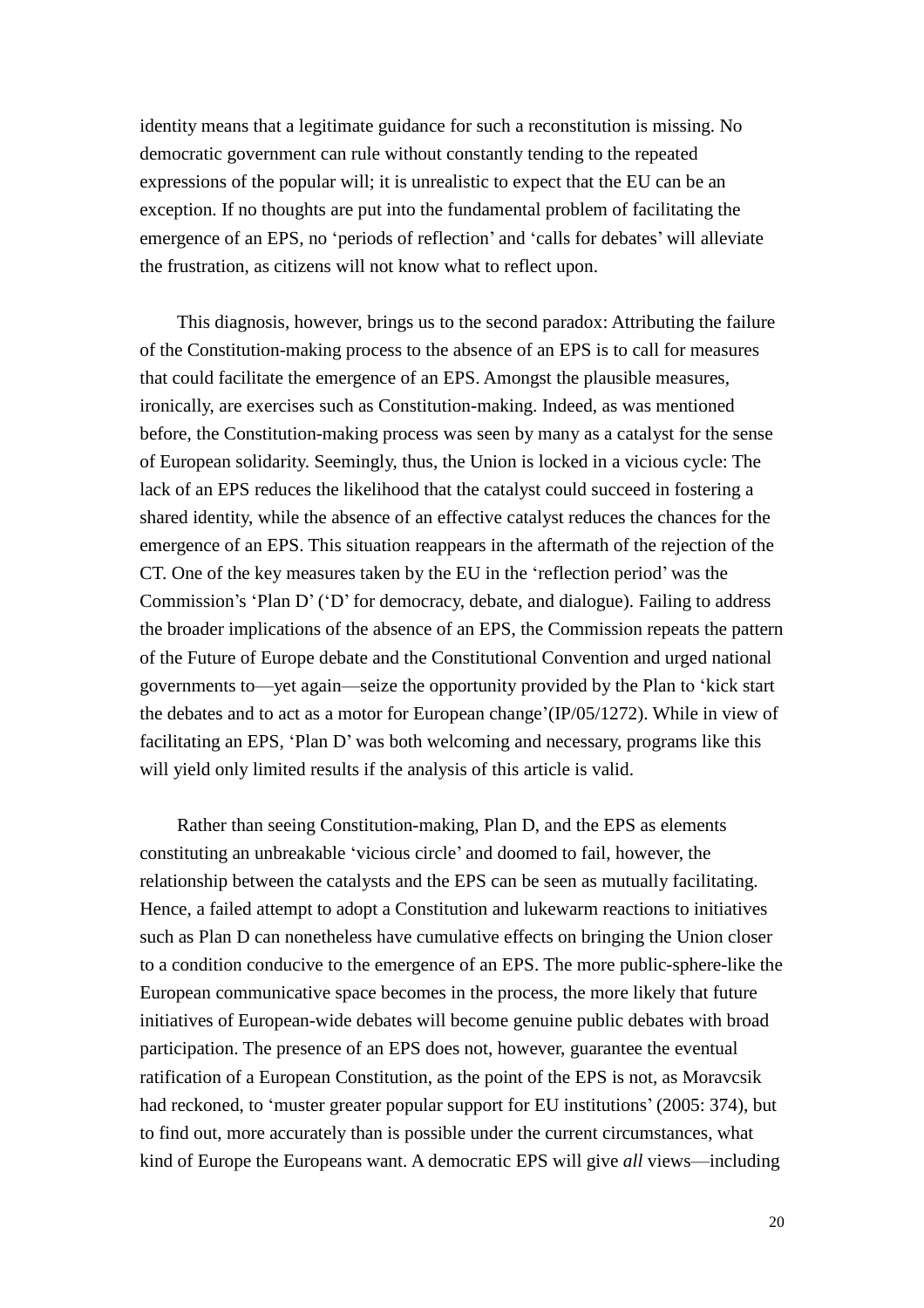those that question the very existence of the EU—a chance to be heard, discussed, and contemplated upon. In the presence of an EPS, policy makers can be more confident in interpreting polling results: a 'No'in a referendum means 'No'to the question asked rather than to the individual or party in power. Moreover, an EPS will reduce the uneasiness among the citizens in that, even for citizens choosing to pay little attention to European affairs, the existence of an EPS composed of anonymous speakers and audiences can give them confidence that 'somebody out there'is paying attention and monitoring European policy-making.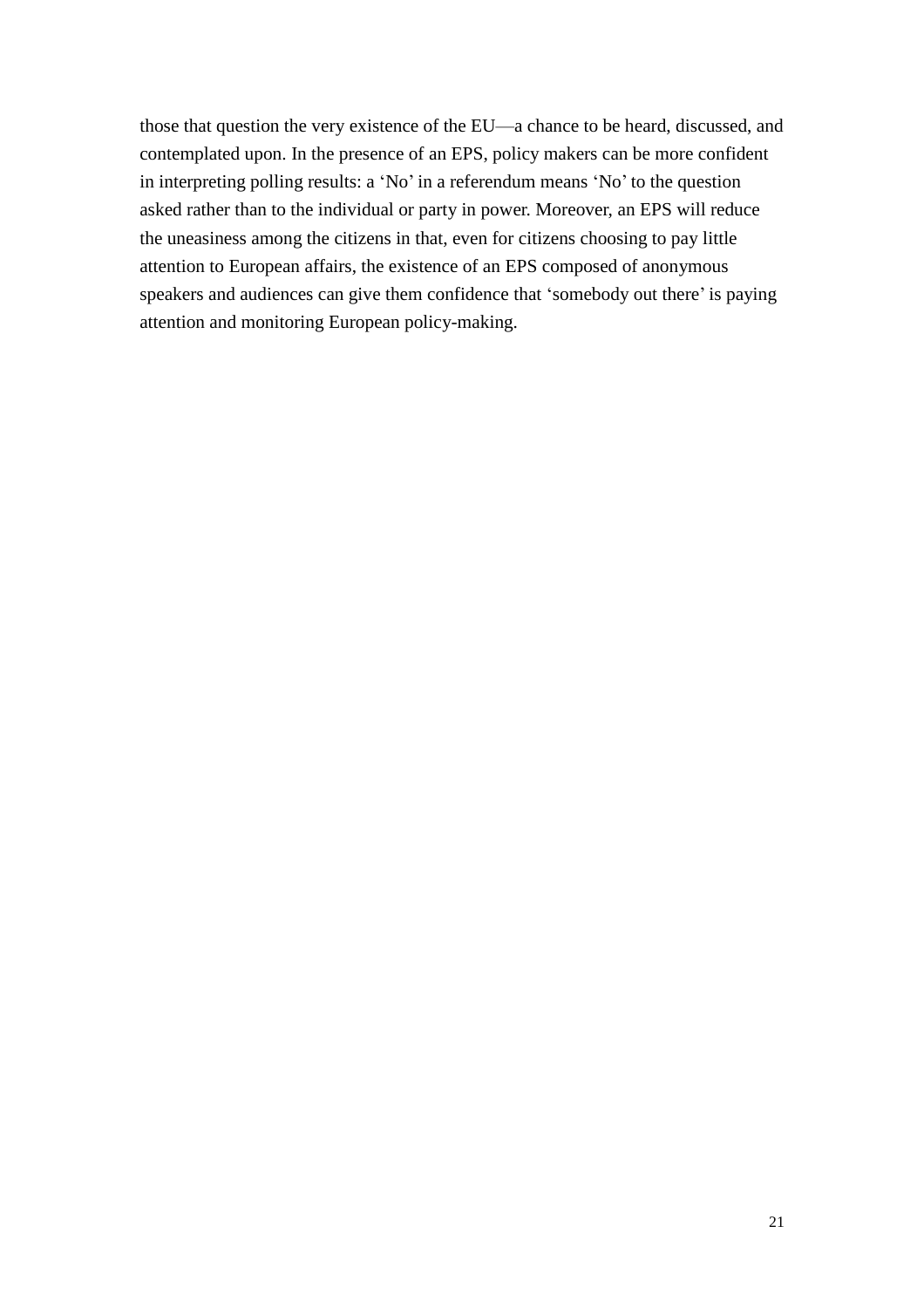## **NOTES**

- 1 Juncker, Barroso, and Borrell expressed this view at a press conference in June, 2005. Whether or not a valid interpretation of the 'no'vote, this view was taken by many as yet another example of elite arrogance (Dempsey and Bennhold 2005).
- 2 Interview with a Conventionnel, April 2004, Strasbourg.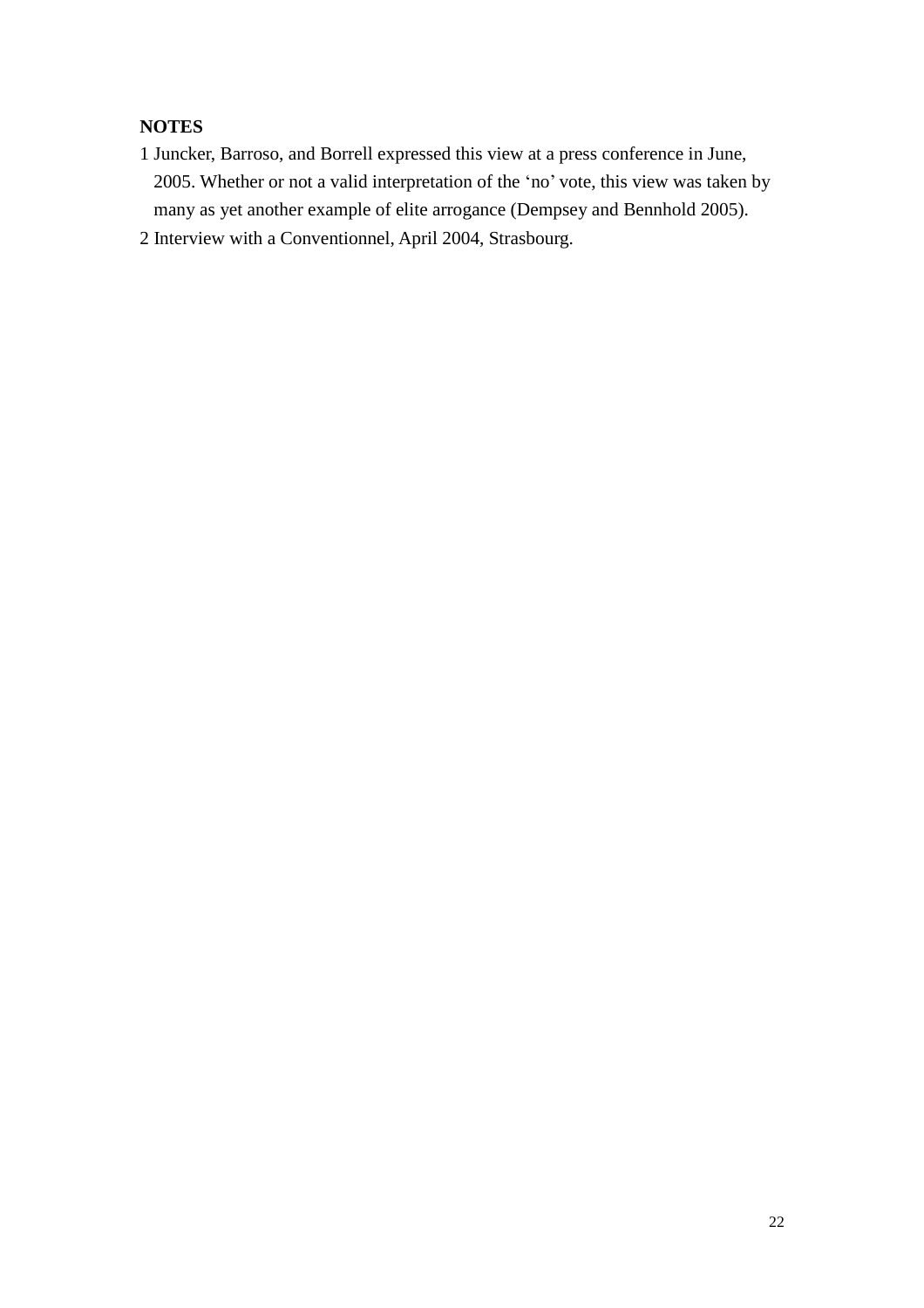#### **References**

- Aarts, Kees and Henk van der Kolk (2006) 'Understanding the Dutch "No"', *Political Science and Politics* April, 243-46.
- Beyers, Jan (2005) 'Multiple Embeddedness and Socialization in Europe: The Case of Council Officials', *International Organization* 59 (4): 899-936.
- Beyers, Jan and Guido Dierickx (1998) 'The Working Groups of the Council of the European Union: Supranational or Intergovernmental Negotiations', *Journal of Common Market Studies* 36 (3): 289-317.
- Blair, Tony (2006) Speech to the St. Antony's College in Oxford, 2 February.
- Bohmann, James (1996) *Public Deliberation: Pluralism, Complexity, and Democracy*. Cambridge: MIT Press.
- Calhoun, Craig (2002) 'Imagining Solidarity: Cosmopolitanism, Constitutional Patriotism, and the Public Sphere', *Public Culture* 14 (1): 147-71.
- Caporaso, James (2005) 'The Emergence of the EU Supranational Polity and its Implications for Democracy', in Sergio Fabbrini (ed.) *Democracy and Federalism in the European Union and the United States*, pp. 57-75. London: Routledge.
- Christin, Thomas, Simon Hug and Tobias Schulz (2005) 'Federalism in the European Union: the View from Below', *Journal of European Public Policy* 12 (3): 488-508.
- Closa, Carlos (2004) 'The Convention Method and the Transformation of EU Constitutional Politics', in Erik Oddvar Eriksen, John Erik Fossum, Agustín José Menéndez (eds.) *Developing a Constitution for Europe*, pp. 183-206. New York: Routledge.
- Closa, Carlos, John Erik Fossum, and Agustin Jose Menendez (2005) 'Lessons from the European Constitutional Experiment', Paper presented at the CIDEL Concluding Conference, Villa Schifanoia, September.
- Cohen, Joshua (1989) 'Deliberation and Democratic Legitimacy', in Alan Hamlin and Philip Pettit (eds.) *The Good Polity: Normative Analysis of the State*, pp. 17-34. Oxford: Basil Blackwell.
- Cohen, Joshua and Charles Sabel (1997) 'Directly-Deliberative Polyarchy', *European Law Journal* 3 (4): 313-42.

De Beus, Jos (2006) 'A Dutch Correction of the European way', *EUSA Review* 18: 4.

- Dehousse, Renaud (1998) 'European Institutional Architecture After Amsterdam: Parliamentary System or Regulatory Structure', *Common Market Law Review* 35: 595-627.
- Dempsey, Judy and Katrin Bennhold (2005) 'EU Leaders and Voters See Paths Diverge', *International Herald Tribune*, 18 June.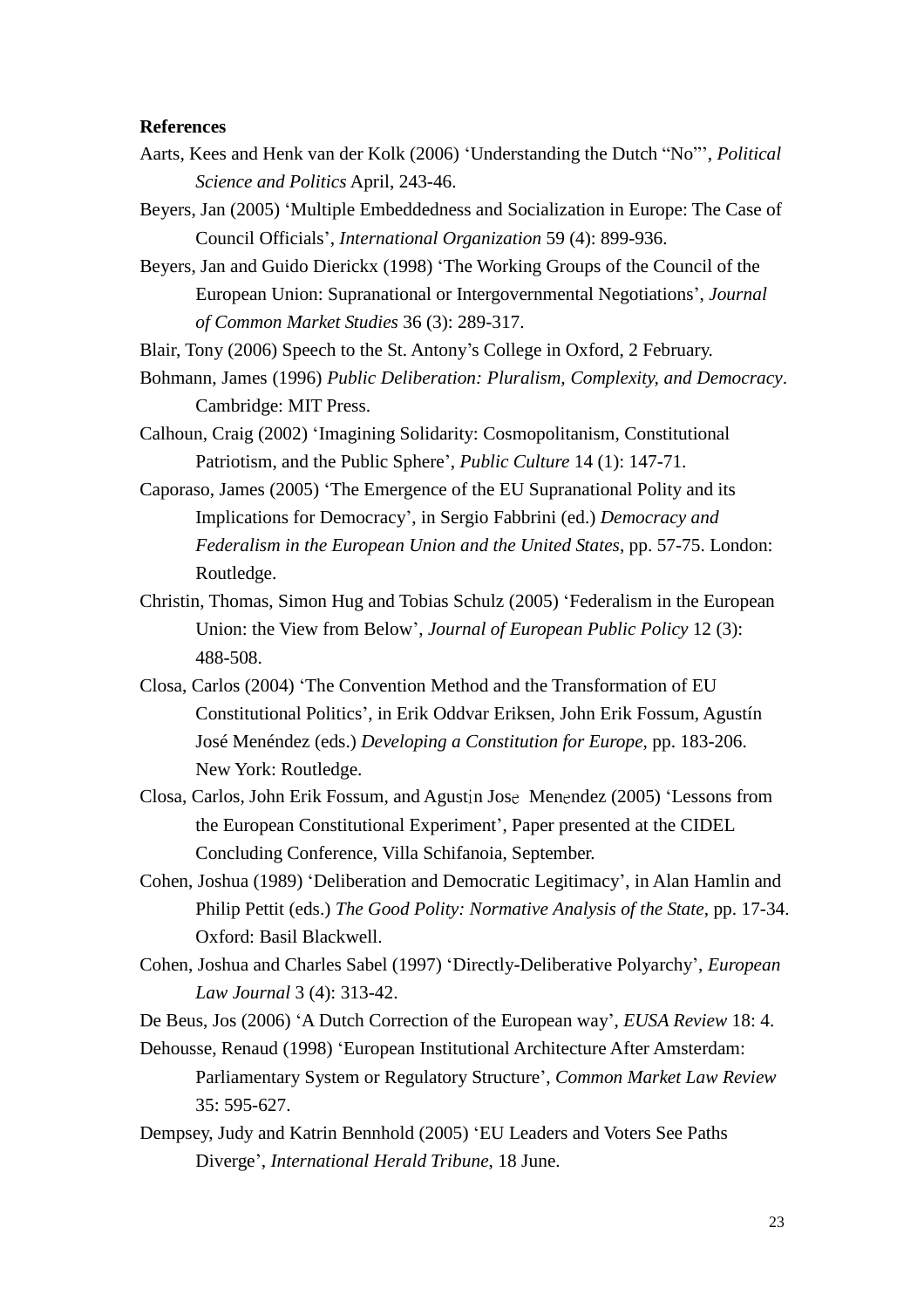- Dryzek, John S. (2001) 'Legitimacy and Economy in Deliberative Democracy', *Political Theory* 29 (5): 651-69.
- Eising, Rainer and Beate Kohler-Koch (1999) 'Introduction: Network Governance in the European Union', in Beate Kohler-Koch and Rainer Eising (eds) *The Transformation of Governance in the European Union*, pp. 3-13. New York: Routledge.
- Eriksen, Erik Oddvar (2000) 'Deliberative Supranationalism in the EU', in Erik Oddvar Eriksen and John Erik Fossum (eds) *Democracy in the European Union—Integration Through Deliberation*, pp. 42-64. London: Routledge.
- -------- (2005) 'An Emerging European Public Sphere', *European Journal of Social Theory*, 8 (3): 341-63.
- Eriksen, Erik Oddvar and John Erik Fossum (2002) 'Democracy through Strong Publics in the European Union', *Journal of Common Market Studies* 40 (3): 401-24.
- -------- (2004) 'Europe in Search of Legitimacy: Strategies of Legitimation Assessed', *International Political Science Review* 25 (4): 435-59.
- Financial Times (2005) 'Rebel with a Cause Pushes Intellectual Case for No', 12 May.
- Flynn, Jeffrey (2004) 'Communicative Power in Habermas's theory of democracy', *European Journal of Political Theory* 3 (4): 433-54.
- Forbath, William E. (1998) 'Habermas's Constitution: a History, Guide, and Critique', *Law and Social Inquery* 23 (4): 969-1016.
- Fossum , John Erik and Agustín José Menéndez (2005) 'The Constitution's Gift? A Deliberative Democratic Analysis of Constitution Making in the European Union', *European Law Journal* 11 (4): 380-410.
- Fraser, Nancy (2005) 'Transnationalizing the Public Sphere', in Max Pensky (ed.) *Globalizing Critical Theory*, pp. 37-47. Oxford: Rowman & Littlefield.
- Grimm, Dieter (1995) 'Does Europe Need a Constitution', *European Law Review* 1 (3): 282-302.
- Habermas, Jürgen (1989) *The Structural Transformation of the Public Sphere—An Inquiry into a Category of Bourgeois Society*. Cambridge: Polity Press.
- -------- (1992) 'Citizenship and National Identity: Some Reflections on the Future of Europe', *Praxis International* 12 (1): 1-19.
- -------- (1995) 'Remarks on Dieter Grimm's "Does Europe need a Constitution"', *European Law Review* 1 (3): 303-7.
- -------- (1996) *Between Facts and Norms—Contributions to a Discourse Theory of Law and Democracy*. Cambridge: The MIT Press.
- -------- (2001) 'Why Europe Needs a Constitution', *New Left Review* 11: 5-26.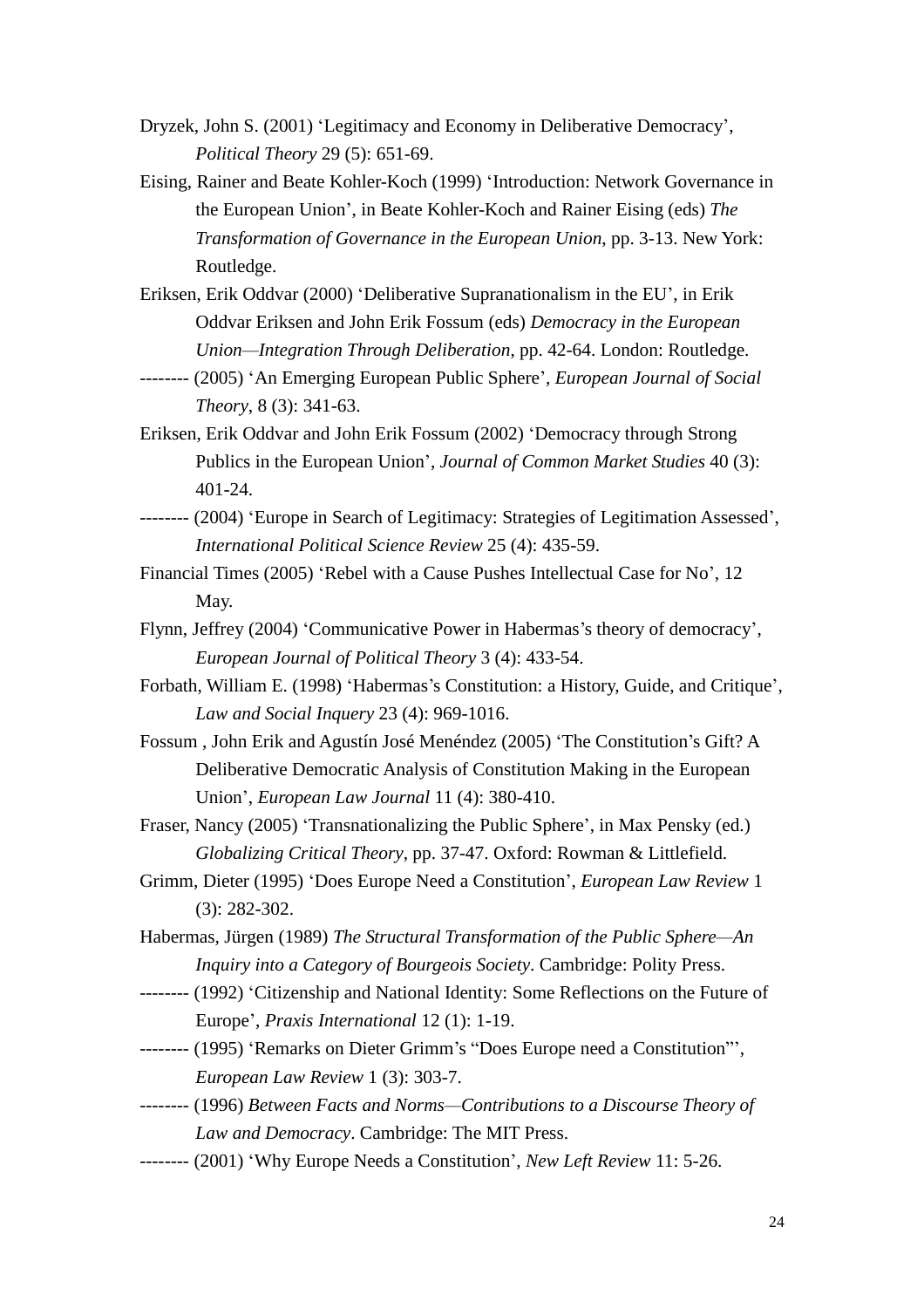- Harmsen, Robert (2005) 'The Dutch Referendum on the Ratification of the European Constitutional Treaty', EPERN Referendum Briefing Paper No 13, 1 June.
- Hooghe, Liesbet (2001) *The European Commission and the Integration of Europe—Images of Governance*. Cambridge: Cambridge University Press.
- -------- (2005) 'Several Roads Lead to International Norms, but Few via International Socialization: a Case Study of the European Commission', *International Organization* 59 (4): 861-98.
- Joerges, Christian (2002) '"Deliberative Supranationalism"—Two Defences', *European Law Journal* 8 (1): 133-51.
- Joerges, Christian and Jurgen Neyer (1997) 'From Intergovernmental Bargaining to Deliberative Political Processes: the Constitutionalization of Comitology', *European Law Journal* 3 (3): 273-99.
- Kohler-Koch, Beate (1999) 'The Evolution and Transformation of European Governance', in Beate Kohler-Koch and Rainer Eising (eds) *The Transformation of Governance in the European Union*, pp. 14-35. New York: Routledge.
- Magnette, Paul (2003) 'Deliberating under the Shadow of the Veto', *EUSA Review* 16 (4): 1-2.
- -------- (2004) 'Deliberation or Bargaining? Coping with Constitutional Conflicts in the Convention on the Future of Europe', in Erik Oddvar Eriksen, John Erik Fossum, Agustín José Menéndez (eds.) *Developing a Constitution for Europe*, pp. 207-25. New York: Routledge.
- Majone, Giandomenico (1994) 'The Rise of the Regulatory State in Europe', *West European Politics* 17 (3): 77-101.
- -------- (1998) 'Europe's "Democratic Deficit": The Question of Standards', *European Law Journal* 4 (1): 5-28.
- -------- (2006) 'The Common Sense of European Integration', *European Journal of Public Policy* 13 (5): 607-26.
- Manin, Bernard (1987) 'On Legitimacy and Political Deliberation', *Political Theory* 15: 338-68.
- Maurer, Andreas (2003) 'Less Bargaining, More Deliberation—The Convention Method for Enhancing EU Democracy', *Internationale Politik und Gesellschaft* 1: 167-90.
- Miller, David (2000) *Citizenship and National Identity*. Cambridge: Polity Press.
- Moravcsik, Andrew (2005) 'The European Constitutional Compromise and the Neofunctionalist Legacy', *European Journal of Public Policy* 12 (2): 349-86.
- Neyer, Jurgen (2006) 'The Deliberative Turn in Integration Theory', *Journal of*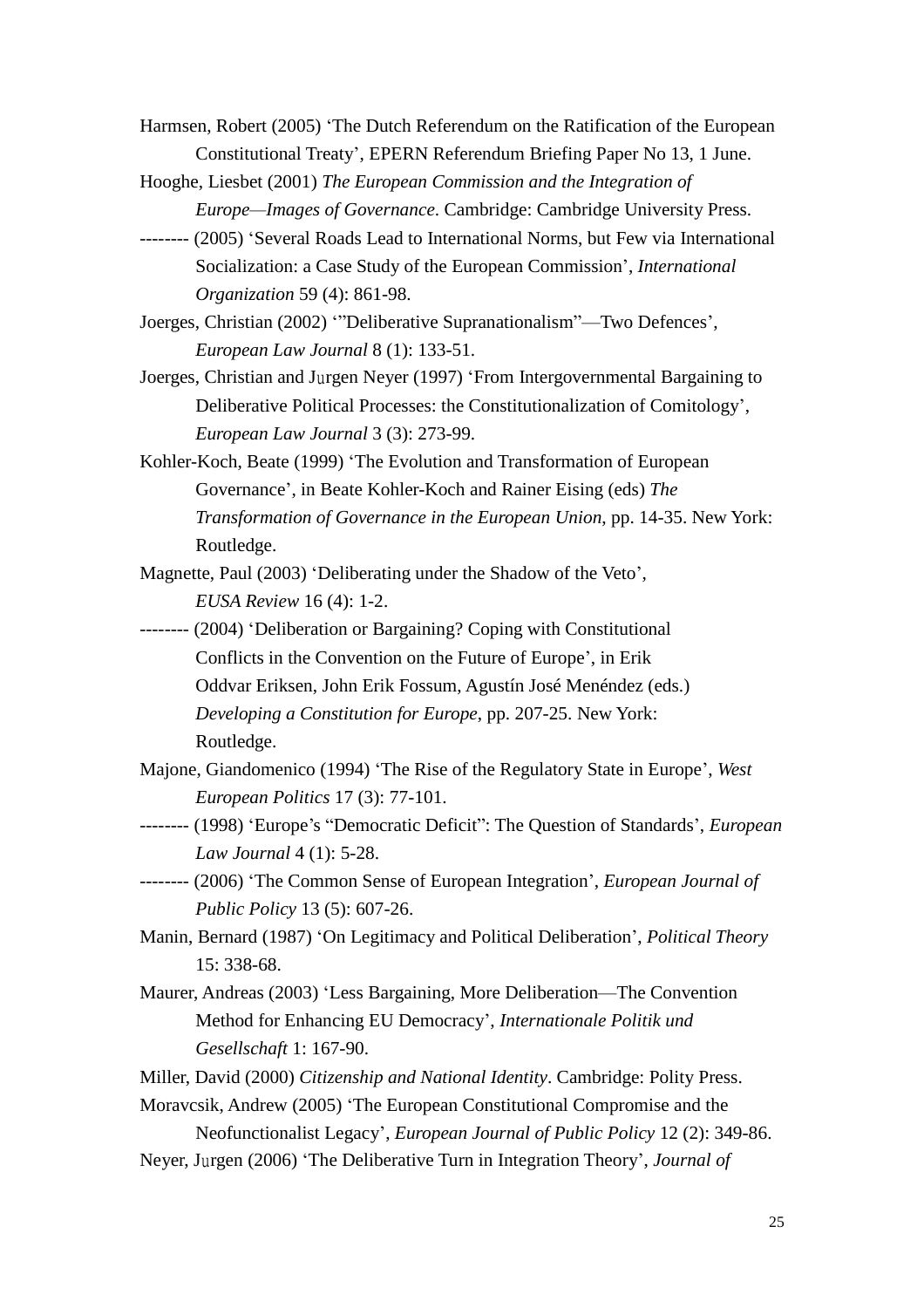*European Public Policy* 13 (5): 779-91.

- Neyer, Jurgen and Schroter Michael (2005) 'Deliberative Europe and the Rejected Constitution', Paper presented at the Conference 'Law and Democracy in Europe's Post-National Constellation', EUI, Florence, 22<sup>nd</sup>-24<sup>th</sup>, September.
- Offe, Claus (2002) 'Is There, or Can There Be, a "European Society"', manuscript to be published in Ines Katenhusen and Wolfram Lamping (eds.) *Demokratien in Europa. Europäische Integration, Institutionenwandel und die Zukunft des demokratischen Verfassungsstaates*, Opladen: Leske.
- Risse, Thomas (2000) '"Let's Argue!": Communicative Action in World Politics', *International Organization* 54 (1): 1-39.
- -------- (2002) 'How Do We Know a European Public Sphere When We See One', manuscript for the IDNET Workshop "Europeanization and the Public Sphere", EUI, Florence, February.
- -------- (2003) 'An Emerging European Public Sphere? Theoretical Clarifications and Empirical Indicators', paper presented at the EUSA meeting, Nashville, March.

Ross, George (2005) 'From the Chair'. *EUSA Review* 18(2): 2.

- Scharpf, Fritz W. (1999) *Governing in Europe: Effective and Democratic?* Oxford: Oxford University Press.
- Schlesinger, Philip and Kevin, Deirdre (2000) 'Can the European Union Become a Sphere of Publics', in Erik Oddvar Eriksen and John Erik Fossum (eds) *Democracy in the European Union—Integration Through Deliberation*, pp. 206-29. Londond: Routledge.
- Steffek, Jens (2003) 'The Legitimation of International Governance: A Discourse Approach', *European Journal of International Relations* 9 (2): 249-75.
- Taylor, Charles (1990) 'Modes of Civil Society', *Public Culture* 3 (1): 95-118.
- -------- (1995) *Philosophical Arguments*. Cambridge: Harvard University Press.
- The Economist (2005) 'Ahead of the Dutch Referendum on the EU Constitution', 21 May.
- Trenz, Hans-Jorg (2004) 'Media Coverage on European Governance—Exploring the European Public Sphere in National Quality Newspapers', *European Journal of Communication* 19 (3): 291-319.
- Trenz, Hans-Jorg and Eder, Klaus (2004) 'The Democratizing Dynamics of a European Public Sphere', *European Journal of Social Theory* 7 (1): 5-25.
- Van de Steeg, Marianne, Valentin Rauer, Sylvain Rivet, and Thomas Risse (2003) 'The EU as a Political Community—A Media Analysis of the "Haider Debate" in the European Union', paper presented at the EUSA meeting, Nashville, March.